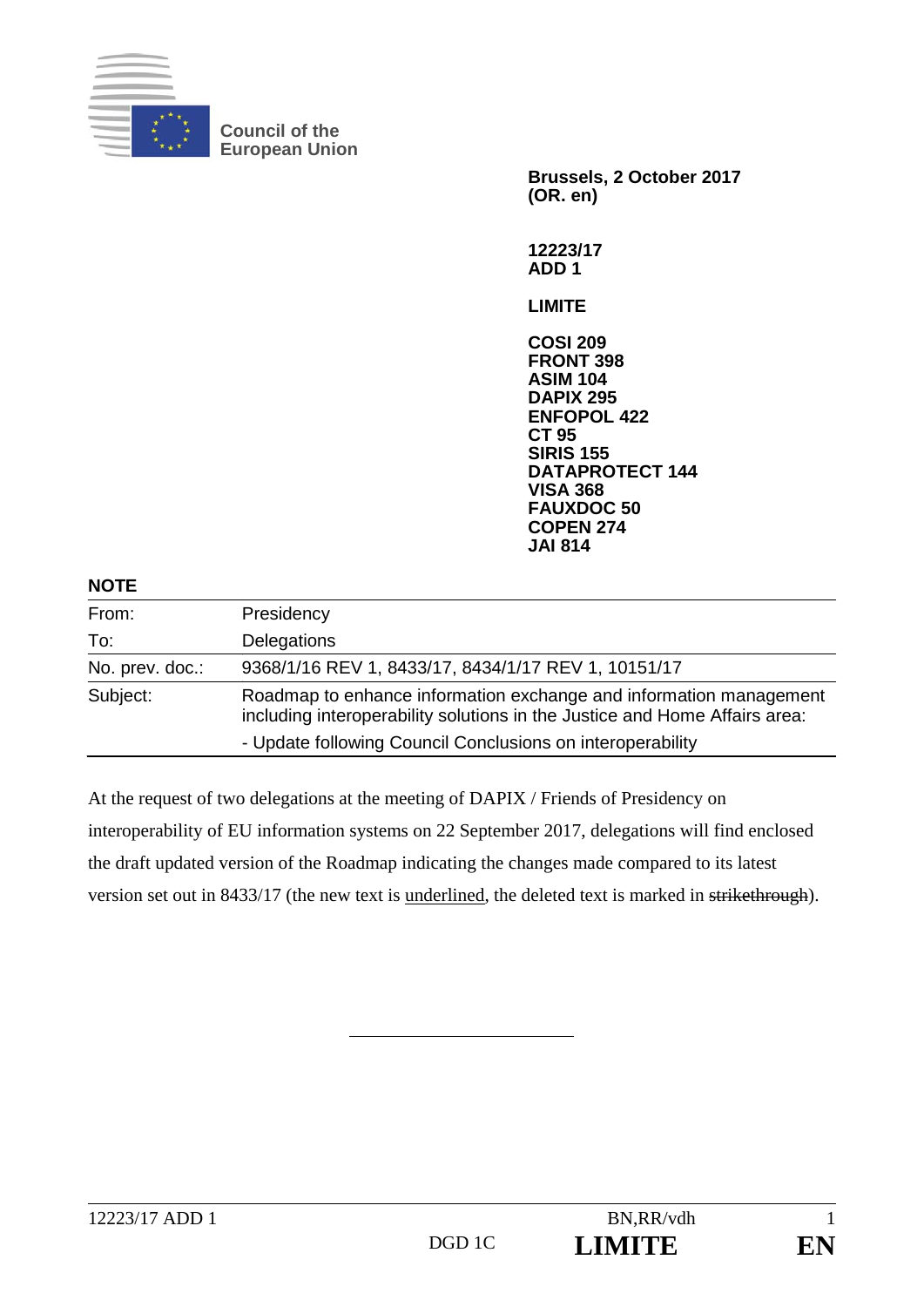#### **ROADMAP TO ENHANCE INFORMATION EXCHANGE AND INFORMATION MANAGEMENT INCLUDING INTEROPERABILITY SOLUTIONS IN THE JUSTICE AND HOME AFFAIRS AREA CHAPTER 2: INFORMATION MANAGEMENT AND EXCHANGE IN THE AREA OF LAW ENFORCEMENT INCLUDING AND OF JUDICIAL**

# **COOPERATION IN CRIMINAL MATTERS**

#### **Theme 1: Better information management, access to information, data quality and data protection Information-centred approach to Law Enforcement**

| No.<br>(No. of<br>initial<br>action) | Objective                                                                                                                                                                                                                                                                                                                                                                                     | Action                                                                                                                                                                                                                                                                                                                                                                                                                                                                                                                                                                                                                                                                                                                                                                                                                                                                                                                                                                                                                                                                                                  | Primary<br>Responsible<br>Party/Parties                                                                   | Stake-<br>holders                                                   | Timetable                                                                      | Monitoring                                                                | <b>Comments</b>                                                                                                                                                                                                                                                                                                                                                                                                                                                                                                                                                                                                                                                                                                                                                                                                                                                                                                                        |
|--------------------------------------|-----------------------------------------------------------------------------------------------------------------------------------------------------------------------------------------------------------------------------------------------------------------------------------------------------------------------------------------------------------------------------------------------|---------------------------------------------------------------------------------------------------------------------------------------------------------------------------------------------------------------------------------------------------------------------------------------------------------------------------------------------------------------------------------------------------------------------------------------------------------------------------------------------------------------------------------------------------------------------------------------------------------------------------------------------------------------------------------------------------------------------------------------------------------------------------------------------------------------------------------------------------------------------------------------------------------------------------------------------------------------------------------------------------------------------------------------------------------------------------------------------------------|-----------------------------------------------------------------------------------------------------------|---------------------------------------------------------------------|--------------------------------------------------------------------------------|---------------------------------------------------------------------------|----------------------------------------------------------------------------------------------------------------------------------------------------------------------------------------------------------------------------------------------------------------------------------------------------------------------------------------------------------------------------------------------------------------------------------------------------------------------------------------------------------------------------------------------------------------------------------------------------------------------------------------------------------------------------------------------------------------------------------------------------------------------------------------------------------------------------------------------------------------------------------------------------------------------------------------|
| 1(4A)                                | Improve<br>information<br>management by<br>pursing three<br>interoperability<br>solutions as<br>identified by the<br>High-Level<br><b>Expert Group</b><br>on information<br>systems and<br>interoperability<br>Pursue<br>interoperability<br>solutions,<br>creating but not<br>necessarily<br>ending with a<br>one stop shop<br>information<br>solutions at<br>national and<br>European level | A) The Commission to work towards a European<br>search portal capable of searching in parallel all<br>relevant EU systems in the areas of border, security and<br>asylum. The possibility of access to Europol data<br>through the European search portal should also be<br>examined together with Europol, and it should be<br>explored, in consultation with Interpol, whether<br>Interpol's databases could be accessed through a<br>European search portal and, if so, which databases and<br>under what conditions.<br>B) Explore the future implementation of a shared<br>biometric matching service for all types of biometric<br>data and analyse its use for the purpose of flagging the<br>existence of biometric data from other systems.<br>including the analysis, together with Europol, of how<br>such a shared biometric matching service could also be<br>used to cross-check Europol data.<br>C) explore the future establishment of a common<br>identity repository, including examining, together with<br>Europol, the possibility of including Europol data in<br>such repository. | Commission<br>(High Level<br>Expert<br>Group)<br>eu-LISA<br>Member<br><b>States</b><br>Europol<br>Frontex | Europol<br>Eurojust<br>Frontex<br>Interpol<br>eu LISA<br><b>FRA</b> | Legislative<br>proposal by<br>December<br>2017<br>Implementat<br>ion by $2020$ | COSI<br>DAPIX FoP<br>Interoperabilit<br>y of EU<br>Information<br>Systems | Text of Council Conclusions (CC) on<br>interoperability (10151/17):<br><b>INVITES</b> the Commission, as regards<br>pursuing the three dimensions of<br>interoperability as proposed by the<br>High-Level Expert Group, together or in<br>cooperation with eu-LISA, EDPS, FRA<br>and other relevant stakeholders, where<br>relevant and while ensuring the full<br>compliance with the requirements of the<br>Charter of Fundamental Rights and in<br>particular the comprehensive framework<br>for the protection of personal data in the<br>EU, to:<br>- work towards creating a European<br>search portal capable of searching in<br>parallel all relevant EU systems in the<br>areas of borders, security and asylum.<br>The possibility of access to Europol data<br>through the European search portal<br>should also be examined together with<br>Europol, and it should be explored, in<br>consultation with Interpol, whether |

ANNEX DGD 1C **LIMITE** EN



**ANNEX**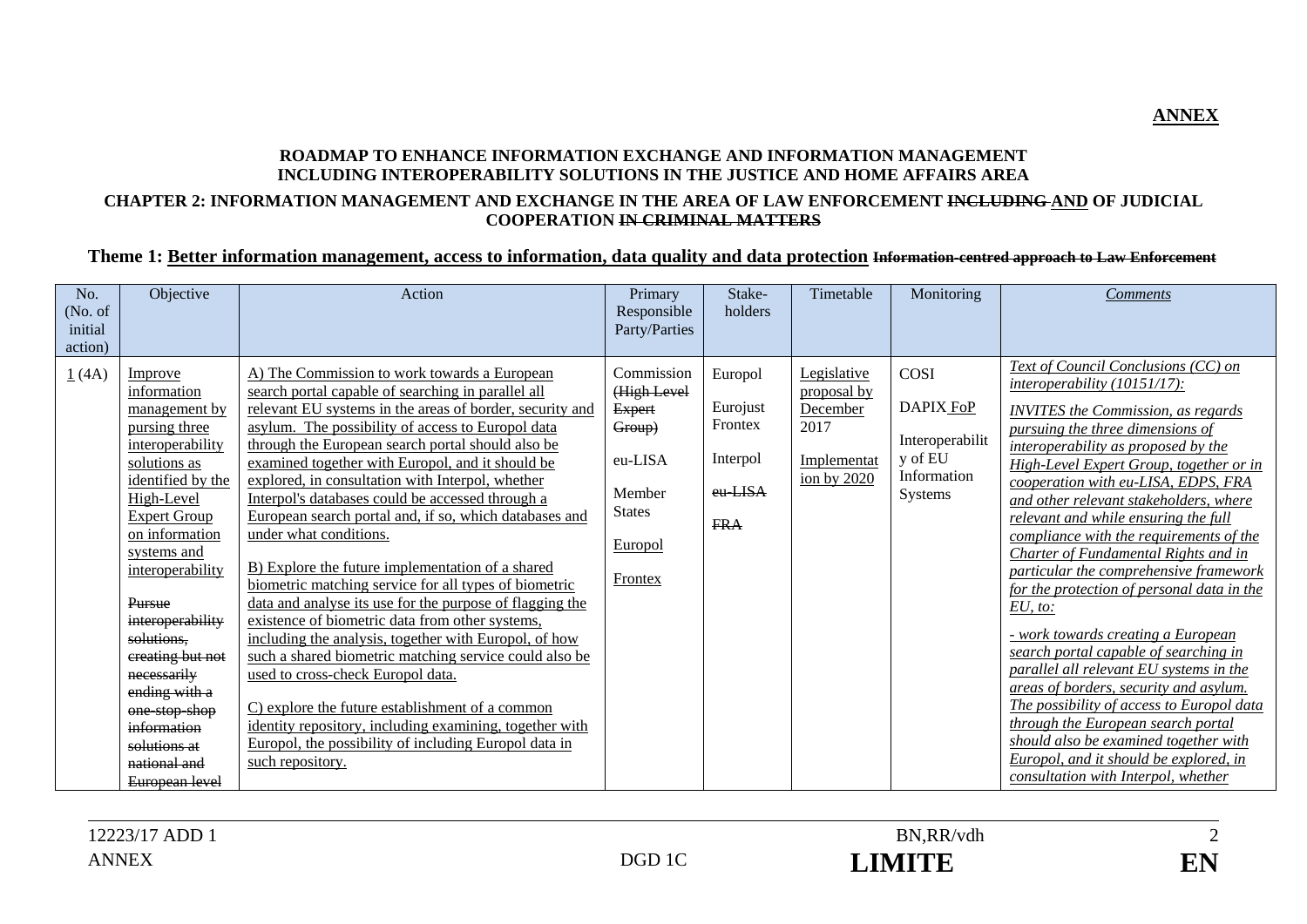| through single<br>interface<br>solutions for<br><b>Member States</b><br>in view of<br>feeding and<br>searching<br>national,<br>European (e.g.<br>SIS) and<br>international<br>(e.g. Interpol)<br>information<br>systems | A) Provide standardised operational requirements<br>such as minimum requirements for a user friendly<br>interface providing standardised structures for data,<br>efficiency and operational gains enabling tailor made<br>national solutions and respecting access rights; and<br>provide best practices of solutions (an example of a<br>solutions for access to Interpol's and national systems:<br>Interpol's FIND and MIND <sup>1</sup> solutions, and an example<br>to search Europol's EIS, the index of AWF and national<br>systems: the Europol supported pilot project QUEST). |                                                             |                                                                   |                                                         |                                                                      | Interpol's databases could be accessed<br>through a European search portal and, if<br>so, which databases and under what<br>conditions;<br>- explore the future implementation of a<br>shared biometric matching service for all<br>types of biometric data and analyse its<br>use for the purpose of flagging the<br>existence of biometric data from other<br>systems, including the analysis, together<br>with Europol, of how such a shared<br>biometric matching service could also be<br>used to cross-check Europol data;<br>- explore the future establishment of a<br>common identity repository, including<br>examining, together with Europol, the<br>possibility of including Europol data in<br>such repository;<br>- make legislative proposals as<br>appropriate in line with the outcome of<br>feasibility studies in early 2018,<br>including a thorough impact assessment,<br>in order to implement these<br>interoperability solutions in practice by<br>2020. |
|-------------------------------------------------------------------------------------------------------------------------------------------------------------------------------------------------------------------------|-----------------------------------------------------------------------------------------------------------------------------------------------------------------------------------------------------------------------------------------------------------------------------------------------------------------------------------------------------------------------------------------------------------------------------------------------------------------------------------------------------------------------------------------------------------------------------------------|-------------------------------------------------------------|-------------------------------------------------------------------|---------------------------------------------------------|----------------------------------------------------------------------|-----------------------------------------------------------------------------------------------------------------------------------------------------------------------------------------------------------------------------------------------------------------------------------------------------------------------------------------------------------------------------------------------------------------------------------------------------------------------------------------------------------------------------------------------------------------------------------------------------------------------------------------------------------------------------------------------------------------------------------------------------------------------------------------------------------------------------------------------------------------------------------------------------------------------------------------------------------------------------------|
| 2(5)<br>Improve<br>information<br>management by<br>improving<br>access to<br>information and<br>pursing other<br>aspects of                                                                                             | A) Commission to explore options for law enforcement<br>access to EU information systems for achieving greater<br>simplification, consistency, effectiveness and attention<br>to operational needs, and to make corresponding<br>legislative proposals providing a necessary framework<br>to facilitate such access in compliance with data<br>protection principles.                                                                                                                                                                                                                   | Commission<br>eu-LISA<br>Member<br><b>States</b><br>Europol | Commissio<br>$\mathbf n$<br>Europol<br>Eurojust<br><b>Frontex</b> | Ongoing<br>$A)$ early<br>2018<br>B) 2018<br>C) end 2018 | COSI<br>DAPIX WP<br>FoP<br>Interoperabilit<br>y of EU<br>Information | $Re A$ ):<br>Text of Council Conclusions on<br>$interoperability (10151/17)$ :<br>CALLS ON the Commission, as regards<br>access to EU information systems in the<br>area of Justice and Home Affairs by<br>authorities competent for the prevention,                                                                                                                                                                                                                                                                                                                                                                                                                                                                                                                                                                                                                                                                                                                              |

**1** Fixed Interpol Networked Database (FIND) and the Mobile Interpol Networked Database (MIND), aim to facilitate simultaneous searches in the Interpol systems and in national systems (including NSIS).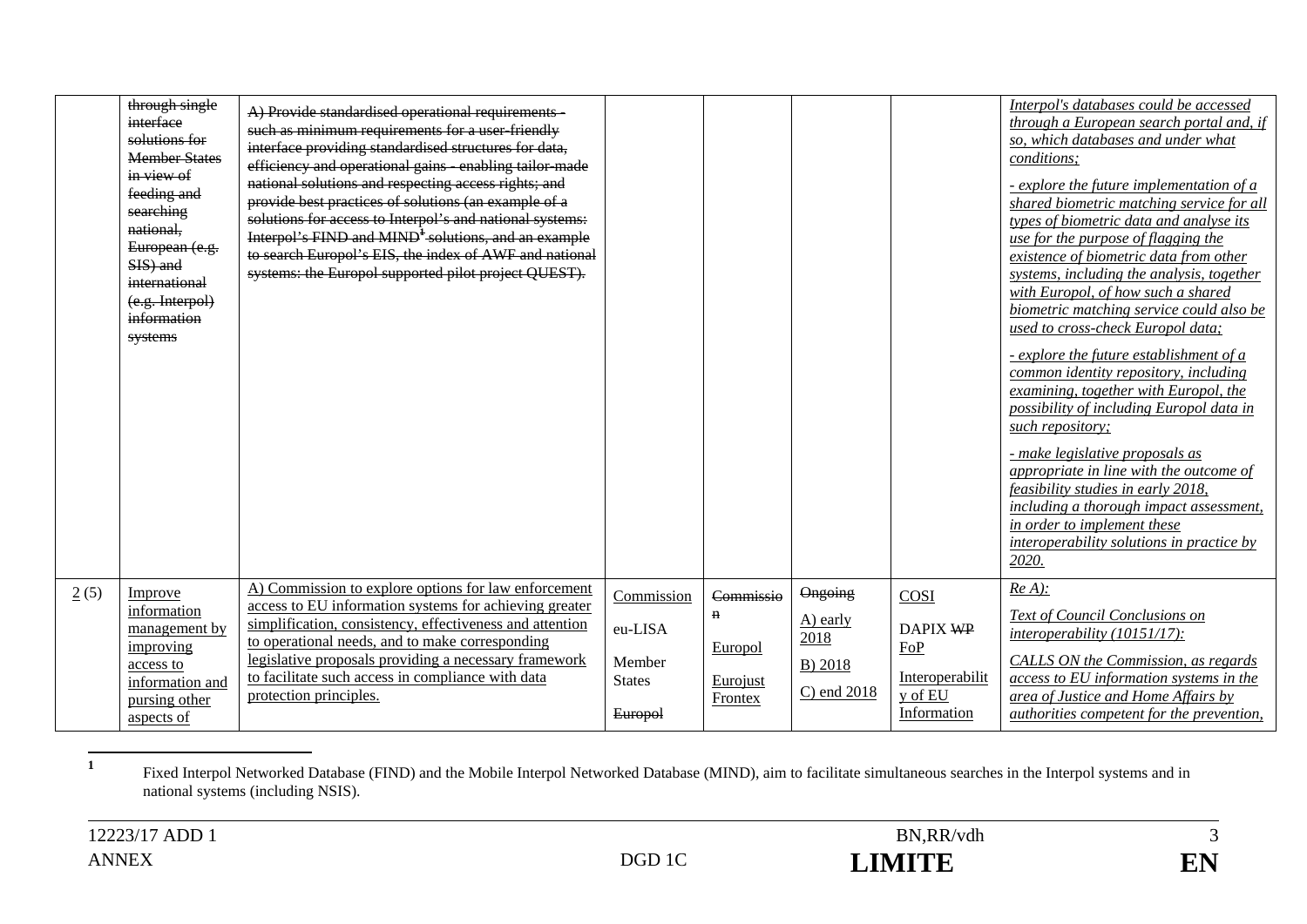| interoperability | [Former Action 5:]                                     | <b>Frontex</b>  | Interpol | <b>Systems</b> | detection and investigation of terrorist                              |
|------------------|--------------------------------------------------------|-----------------|----------|----------------|-----------------------------------------------------------------------|
| and              | The further development of the format should take into |                 |          |                | offences or of other serious criminal                                 |
| interoperability | account structures and developments of existing        | <b>Interpol</b> |          |                | offences, to explore options as proposed                              |
| with other       | information systems such as SIS, while further         |                 |          |                | by the High-Level Expert Group for                                    |
| systems or       | development of those systems should take into account  |                 |          |                | achieving greater simplification,                                     |
| information      | the UMF.                                               |                 |          |                | consistency, effectiveness and attention                              |
| exchange         |                                                        |                 |          |                | to operational needs, and to make                                     |
| mechanisms       | B) Consider establishing a Universal Messaging Format  |                 |          |                | corresponding legislative proposals                                   |
| Further develop  | (UMF) governance at EU level, enabling a structured    |                 |          |                | providing a necessary framework to                                    |
| the Universal    | decision-making process and change management          |                 |          |                | facilitate such access in compliance with                             |
| Messaging        | mechanism. eu-LISA to invest in the creation of        |                 |          |                | data protection principles, and present it                            |
| Format           | 'translators' between UMF and SIS/VIS.                 |                 |          |                | for discussion at the Council in early                                |
|                  |                                                        |                 |          |                | 2018.                                                                 |
|                  | C) Continue to develop the import control system and   |                 |          |                | $Re B$ ):                                                             |
|                  | undertake a feasibility study to further explore the   |                 |          |                | Text of the final report of the High-Level                            |
|                  | technical, operational and legal aspects of            |                 |          |                | <b>Expert Group on information systems</b>                            |
|                  | interoperability of the security and border management |                 |          |                | and interoperability ( $HLEG$ ) (5.4):                                |
|                  | systems with customs systems.                          |                 |          |                |                                                                       |
|                  |                                                        |                 |          |                | The Commission, together with eu-LISA,                                |
|                  |                                                        |                 |          |                | Member States, Europol and Interpol,                                  |
|                  |                                                        |                 |          |                | should consider ways to establish a UMF                               |
|                  |                                                        |                 |          |                | governance at EU level, enabling a                                    |
|                  |                                                        |                 |          |                | structured decision-making process and                                |
|                  |                                                        |                 |          |                | change management mechanism. Such<br>governance would ensure that the |
|                  |                                                        |                 |          |                | development of UMF is fully reflected in                              |
|                  |                                                        |                 |          |                | all existing and future EU large-scale                                |
|                  |                                                        |                 |          |                | systems and would facilitate the                                      |
|                  |                                                        |                 |          |                | continuous interaction between the                                    |
|                  |                                                        |                 |          |                | operational and the technical level.                                  |
|                  |                                                        |                 |          |                |                                                                       |
|                  |                                                        |                 |          |                | - At the technical level, eu-LISA should                              |
|                  |                                                        |                 |          |                | invest in the creation of 'translators'                               |
|                  |                                                        |                 |          |                | between UMF and SIS/VIS interface                                     |
|                  |                                                        |                 |          |                | control documents, focusing first on                                  |
|                  |                                                        |                 |          |                | persons and documents. The possibility                                |
|                  |                                                        |                 |          |                | to incorporate these capabilities into the                            |
|                  |                                                        |                 |          |                | future National Uniform Interface could                               |

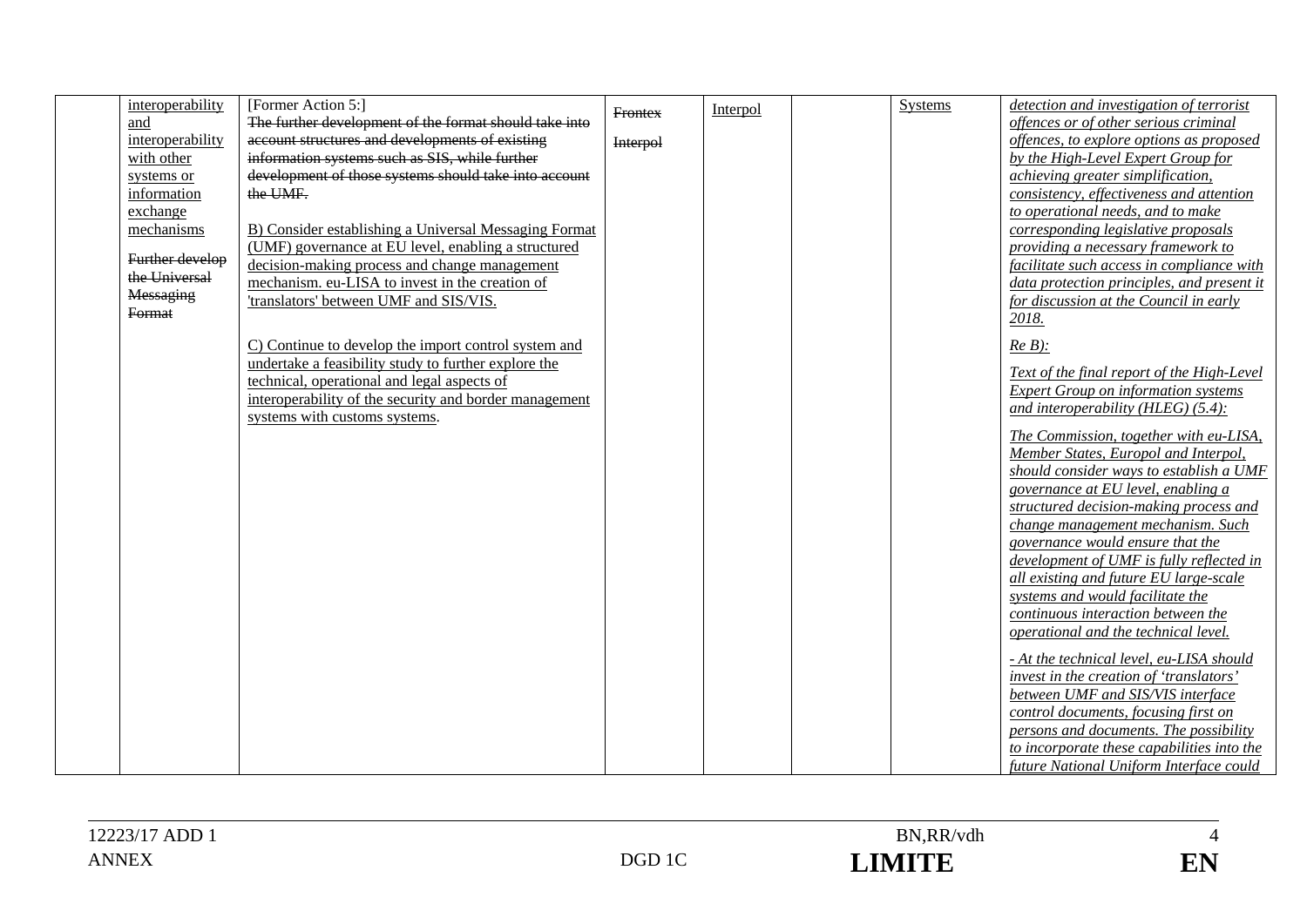|             |                                                                                                                                                                                                                              |                                                                                                                                                                                                                                                                                                                                                                                                                                                                                                                                                                                        |                                                                                                       |            |                                                                                                                                                                 |                                                                                                              | also be explored.<br>$Re C$ :<br>Text of HLEG 5.6:<br>The Commission should organise an<br>expert meeting with security, border<br>management and customs experts on the<br>options of promoting interoperability<br>across the respective systems. The<br>experts should consider the technical,<br>operational and legal feasibility of<br>establishing interoperability across the<br>relevant systems.<br>The Commission and Member States<br>should continue to develop the import<br>control system.<br>The Commission should launch a<br>feasibility study to explore further the<br>technical, operational and legal aspects<br>of interoperability with customs systems. |
|-------------|------------------------------------------------------------------------------------------------------------------------------------------------------------------------------------------------------------------------------|----------------------------------------------------------------------------------------------------------------------------------------------------------------------------------------------------------------------------------------------------------------------------------------------------------------------------------------------------------------------------------------------------------------------------------------------------------------------------------------------------------------------------------------------------------------------------------------|-------------------------------------------------------------------------------------------------------|------------|-----------------------------------------------------------------------------------------------------------------------------------------------------------------|--------------------------------------------------------------------------------------------------------------|-----------------------------------------------------------------------------------------------------------------------------------------------------------------------------------------------------------------------------------------------------------------------------------------------------------------------------------------------------------------------------------------------------------------------------------------------------------------------------------------------------------------------------------------------------------------------------------------------------------------------------------------------------------------------------------|
| 3(2,<br>20) | <b>Former Action</b><br>$2l$ :<br>Enhance data /<br>information<br>quality<br><b>[Former Action</b><br>$20$ :<br>Ensure<br>sufficient<br>quality of data<br>in SIS, so that<br>informed follow<br>up actions can<br>be taken | [Former Action 20:]<br>A) Automated data quality control mechanisms and<br>common data quality indicators to be developed by the<br>Commission, together with eu-LISA and its advisory<br>groups<br>Within the relevant governing body/working party<br>propose, discuss and agree on a common set of<br>standards (law enforcement, authorities, public<br>prosecution) (inserting and querying data) regarding the<br>quality of data / information<br>B) eu-LISA to develop a central monitoring capacity<br>for data quality<br>C) Disseminate common data quality indicators with | Commission<br>eu-LISA<br>Member<br><b>States</b><br>Europol,<br>Eurojust,<br>Frontex,<br><b>CEPOL</b> | <b>COM</b> | A) $&C$ ) 2018<br>B) 2018/<br>2019 or<br>earlier<br>depending<br>on need for<br>legal<br>changes to<br>the mandate<br>of eu-LISA<br>D) ongoing<br>$E)$ &F) 2018 | <b>DAPIX FoP</b><br><b>COPEN WP</b><br>SIS/<br><b>SIRENE WP</b><br>Governing<br><b>Bodies EU</b><br>agencies | $Re A$ ):<br>Text of HLEG 3.1.1:<br>The Commission, together with eu-LISA<br>and its advisory groups, should work<br>towards establishing $-$ for all systems<br>under the agency's operational<br>responsibility—automated data quality<br>control mechanisms and common data<br>quality indicators, in addition to the<br>system specific indicators already<br>proposed or implemented. To this end,<br>the accurate definition of specific<br>metrics, indicators and tools is of utmost<br><i>importance.</i>                                                                                                                                                                |

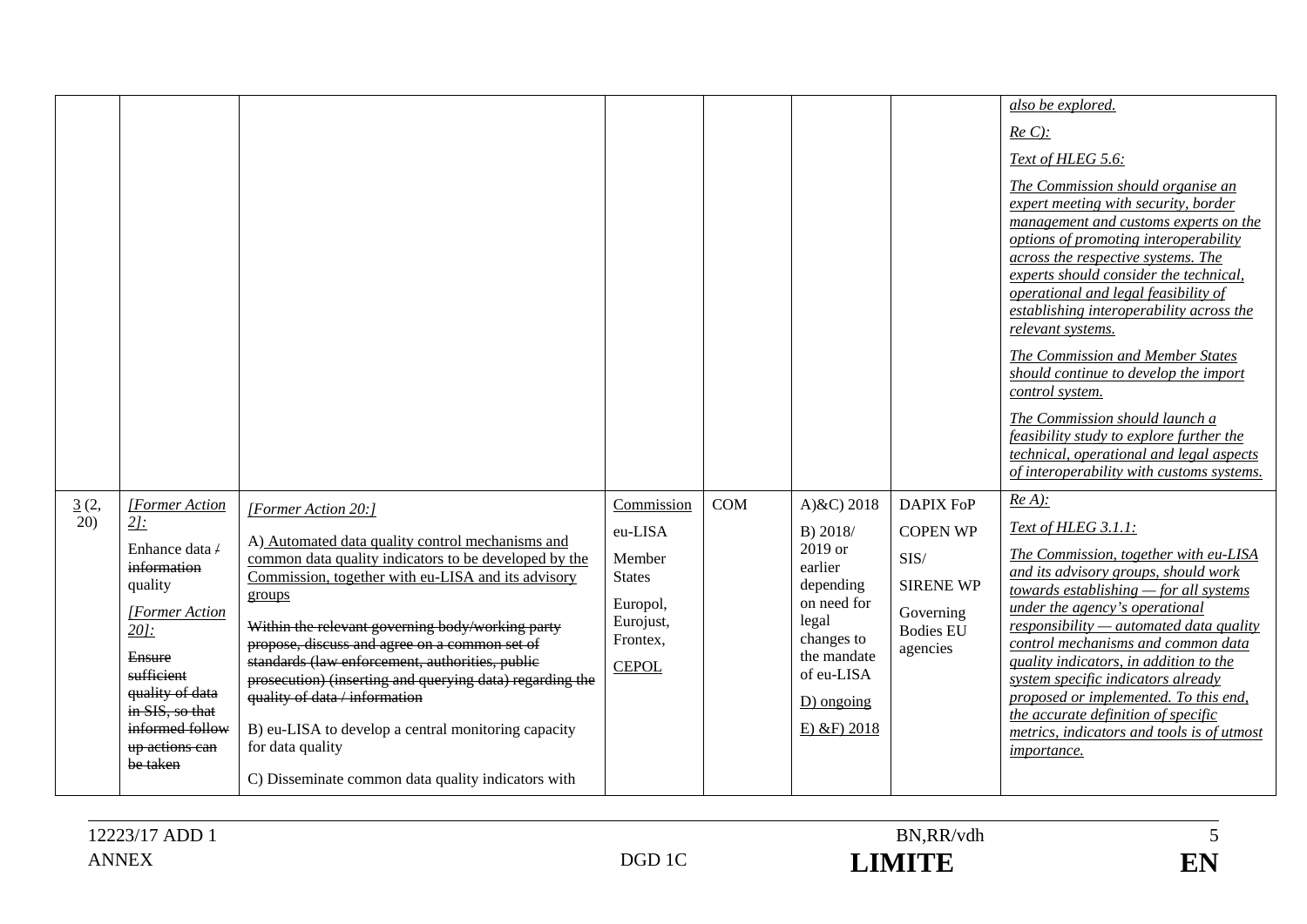| the help of joint manuals, best practices and expertise  | $Re C$ :                                                   |
|----------------------------------------------------------|------------------------------------------------------------|
| among Member States. Member States, the                  |                                                            |
| Commission, CEPOL and eu-LISA — in cooperation           | Text of CC on interoperability:                            |
| with Europol and Frontex — to develop relevant           | CALLS ON the Member States, the                            |
| training modules on data quality for staff responsible   | Commission and the European Agency                         |
| for feeding the systems at national level. eu LISA to    | for the Operational Management of                          |
| share expertise regarding the central monitoring         | Large-Scale IT Systems in the Area of                      |
| capacity for data quality with Member States and other   | Freedom, Security and Justice (eu-LISA)                    |
| EU JHA agencies while fully taking into account the      | to improve the quality of data in the EU                   |
| prerogatives of Member States and other EU JHA           | information systems by implementing as                     |
| agencies to determine their quality of information       | far as possible the data quality roadmap <sup>2</sup>      |
| monitoring.                                              | in the context of the fifth action list of the             |
|                                                          | <b>Renewed Information Management</b>                      |
| D) The data quality roadmap prepared by eu-LISA to       | <u>Strategy<sup>3</sup>, and to develop, together with</u> |
| be implemented by Member States, the Commission          | European Union Agency for Law                              |
| and eu-LISA as far as possible                           | Enforcement Training (CEPOL), and,                         |
| E) The Commission, together with eu-LISA, to work        | where relevant, in cooperation with the                    |
| towards establishing a data warehouse and reporting      | European Union Agency for Law                              |
| functionalities                                          | <b>Enforcement Cooperation (Europol) and</b>               |
|                                                          | the European Border and Coast Guard                        |
| F) Ensure sufficient data quality in SIS by establishing | Agency (Frontex), the necessary training                   |
| minimum data standards to be respected by MS             | modules on data quality for staff                          |
|                                                          | responsible for feeding and monitoring                     |
| [Former Action 20:]                                      | the systems at national level.                             |
| Minimum standards for data quality required by SIS       | $Re D$ :                                                   |
| should be respected by Member States                     |                                                            |
|                                                          | Text of HLEG 3.1.1:                                        |
|                                                          | Member States, the Commission and eu-                      |
|                                                          | LISA should implement as far as possible                   |
|                                                          | the data quality roadmap prepared by                       |
|                                                          | eu-LISA, focusing in particular on                         |
|                                                          | updated rules for scrutinising data                        |
|                                                          | quality and data quality reporting                         |
|                                                          | processes, and reinforced processes for                    |

# **<sup>2</sup>** 13301/1/16 REV 1

**<sup>3</sup>** 5307/2/17 REV 2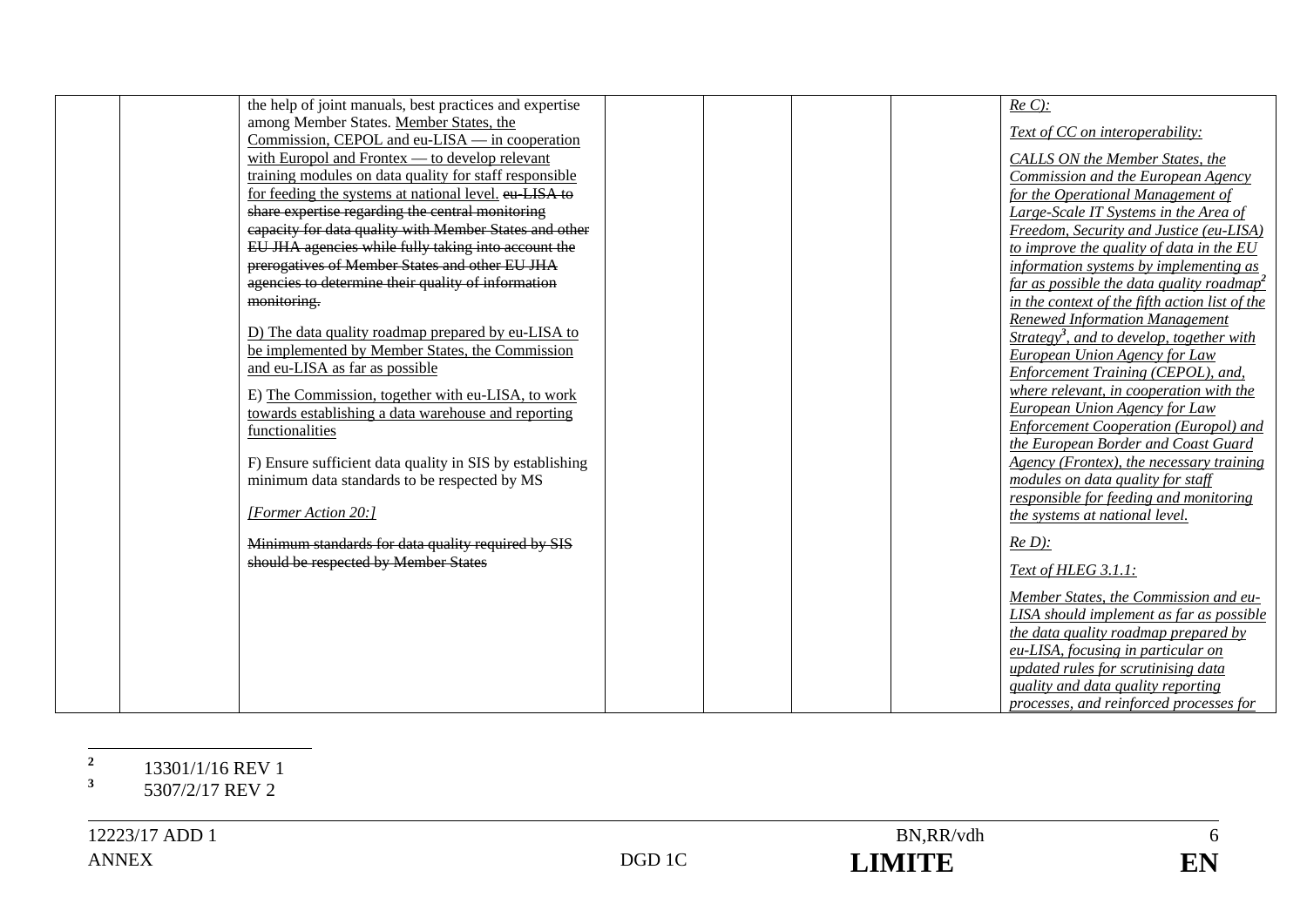|                     |                                                                                      |                                                                                                                                                                                                                                                                                                     |                                                  |                                                                |                                                                                  |                 | peer reviews of data quality.<br>$Re E)$ :<br>Text of HLEG 3.1.1:<br>The Commission, together with eu-LISA,<br>should work towards establishing a data<br>warehouse with anonymised data and the<br>various examples of reporting that it<br>would enable. This may require<br>amendments to existing legal instruments<br><u>or a new proposal.</u>                                                                                                                                                                                                                                                                              |
|---------------------|--------------------------------------------------------------------------------------|-----------------------------------------------------------------------------------------------------------------------------------------------------------------------------------------------------------------------------------------------------------------------------------------------------|--------------------------------------------------|----------------------------------------------------------------|----------------------------------------------------------------------------------|-----------------|-----------------------------------------------------------------------------------------------------------------------------------------------------------------------------------------------------------------------------------------------------------------------------------------------------------------------------------------------------------------------------------------------------------------------------------------------------------------------------------------------------------------------------------------------------------------------------------------------------------------------------------|
| $\underline{4}$ (3) | Ensure full<br>compliance<br>with data<br>protection and<br>security<br>requirements | A) 'Privacy by design' to always be considered, both<br>under the existing legal framework and in future<br>initiatives. Analyse, develop and promote privacy by<br>design solutions<br>B) Share experiences, practices and insights with a<br>view to implementing the EU data protection package. | Member<br><b>States</b><br>Commission<br>eu-LISA | Europol,<br>Eurojust,<br>Frontex,<br><b>EDPS</b><br><b>FRA</b> | 2017/2018<br>legally and<br>2018-2020<br>operational<br>processes,<br>awareness. | DAPIX WP<br>EoP | $Re A)$ :<br>Text of CC on interoperability:<br>CALLS on the Commission, in the<br>preparation of future initiatives<br>addressing information systems in the<br>area of justice and home affairs, to<br>assess the impact on fundamental rights,<br>including data protection principles, and<br>to consider all possibilities that<br>technology offers for privacy by design<br>solutions<br>Text of HLEG 2:<br>All stakeholders should always consider<br>all possibilities that technology offers for<br>privacy by design solutions, both where<br>this falls under existing legal frameworks<br>and in future initiatives. |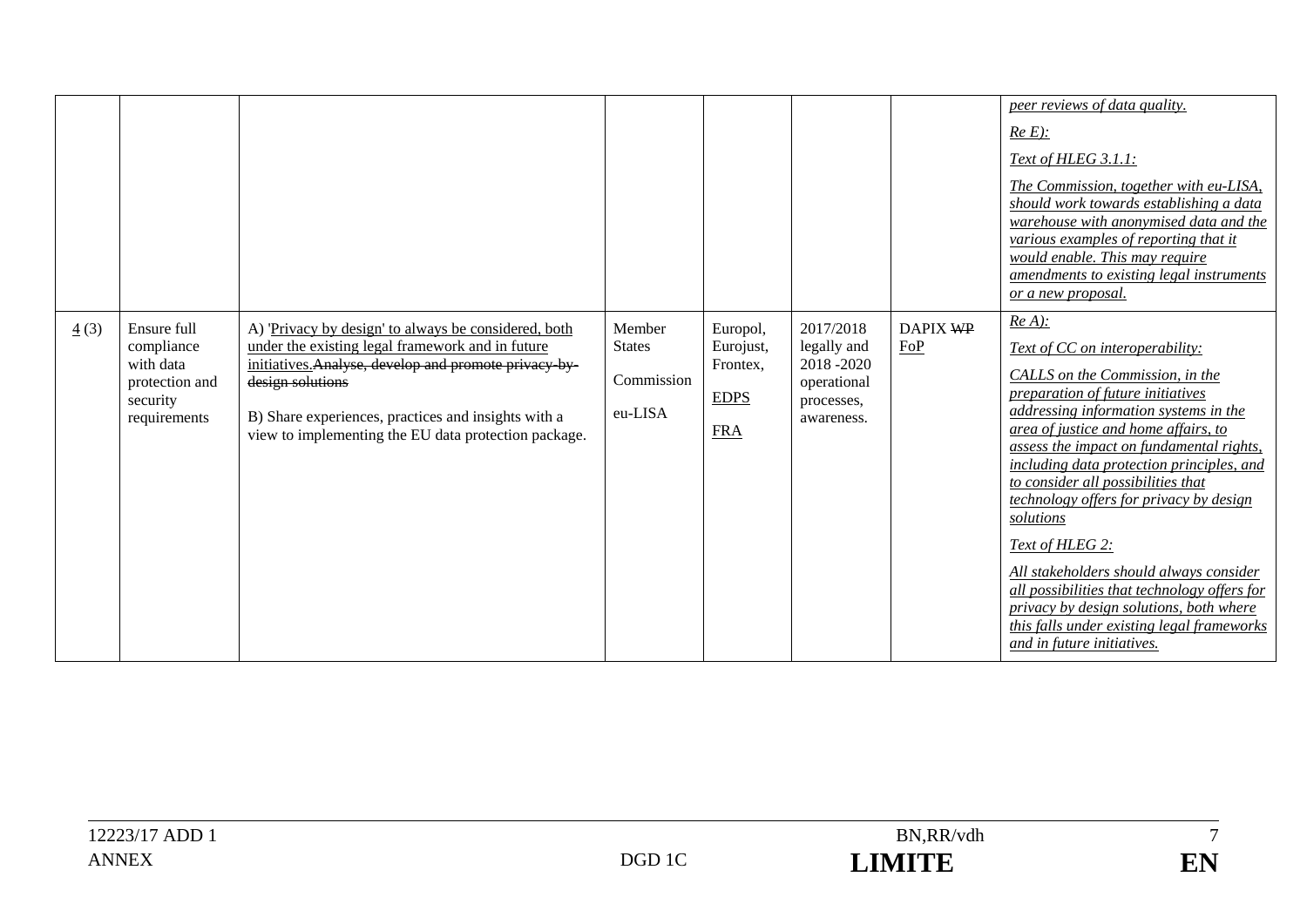| No.<br>(No. of<br>initial<br>action) | Objective                                                                                                                                                                                                                                                                                                                                                                         | Action                                                                                                                                                                                                                                                                                                                                                                                                                                                                                                                                                                                                                                                                                                                                                                                                                                                                                                                                                                                                                                                                                                                                                                                                                         | Primary<br>Responsible<br>Party/Parties                                                      | Stake-<br>holders                             | Timetable                                        | Monito-<br>ring                                   | <b>Comments</b>                          |
|--------------------------------------|-----------------------------------------------------------------------------------------------------------------------------------------------------------------------------------------------------------------------------------------------------------------------------------------------------------------------------------------------------------------------------------|--------------------------------------------------------------------------------------------------------------------------------------------------------------------------------------------------------------------------------------------------------------------------------------------------------------------------------------------------------------------------------------------------------------------------------------------------------------------------------------------------------------------------------------------------------------------------------------------------------------------------------------------------------------------------------------------------------------------------------------------------------------------------------------------------------------------------------------------------------------------------------------------------------------------------------------------------------------------------------------------------------------------------------------------------------------------------------------------------------------------------------------------------------------------------------------------------------------------------------|----------------------------------------------------------------------------------------------|-----------------------------------------------|--------------------------------------------------|---------------------------------------------------|------------------------------------------|
| 5(6, 8)                              | <b>[Former Action</b><br><u> 61:</u><br>Increase the<br>trust among<br>Enhance<br>cooperation and<br>expertise of<br>practitioners at<br>various and<br>between various<br>levels-including<br>understanding<br>of each other's<br>practices and<br>backgrounds<br><i>[Former Action</i> ]<br>$8$ j:<br><b>Enhance</b><br>bilateral law<br>enforcement<br>information<br>exchange | [Former Action 6]:<br>A) (Further) develop national training and awareness<br>raising programmes for law enforcement and public<br>prosecution, including joint training, in cooperation with<br>relevant EU agencies. taking into account all existing<br>channels and tools with their purposes, conditions and<br>benefits.<br>B) Continue to develop cross-border exchange<br>programmes with various categories of practitioners<br>from various levels. The primary focus should lie on the<br>integrated use of those tools while national legal,<br>operational and technical differences should be fully<br>taken into account. An important starting point is the<br>Manual on Law Enforcement Information Exchange as a<br>tool for SPOC personnel. The manual was adopted in<br>2015 and is regularly updated. Practitioners including<br>from SPOCs, PCCC's and other should be involved in<br>developing and applying the mentioned programmes.<br>[Former Action 8]:<br>C) Strengthen Police and Customs Cooperation Centres<br>(PCCCs) and their cooperation with SPOCs while<br>ensuring a centralised (national or at least state level)<br>overview and monitoring of cross-border information<br>exchange. | Member<br><b>States</b><br>Cepol<br><b>EJN</b><br>eu-LISA<br><b>SIRENE</b><br><b>Bureaux</b> | Europol<br>Eurojust<br>Commission<br>Interpol | Ongoing                                          | <b>DAPIX</b><br>FoP<br><b>LEWP</b><br><b>CCWP</b> |                                          |
| 6(7)                                 | Improve cross-<br>border law<br>enforcement<br>cooperation<br>between SPOCs                                                                                                                                                                                                                                                                                                       | A) Fully introduce Single Points of Contact (SPOCs) for<br>cross-border law enforcement information exchange in<br>all Member States - including 24/7 availability in relation<br>to Article 7 of the Additional Protocol to the Council of<br>Europe Convention on the Prevention of Terrorism -                                                                                                                                                                                                                                                                                                                                                                                                                                                                                                                                                                                                                                                                                                                                                                                                                                                                                                                              | Member<br><b>States</b><br>Cepol<br>Commission                                               | Europol<br>Eurojust<br>European<br>Commission | $\bf{A}$<br>Ongoing $-$<br>completion<br>in 2018 | <b>DAPIX</b><br>FoP<br><b>COPEN</b><br><b>WP</b>  | As regards Action B), see new Action 5B) |

# **Theme 2: Stronger cross-border cooperation and improving information exchange**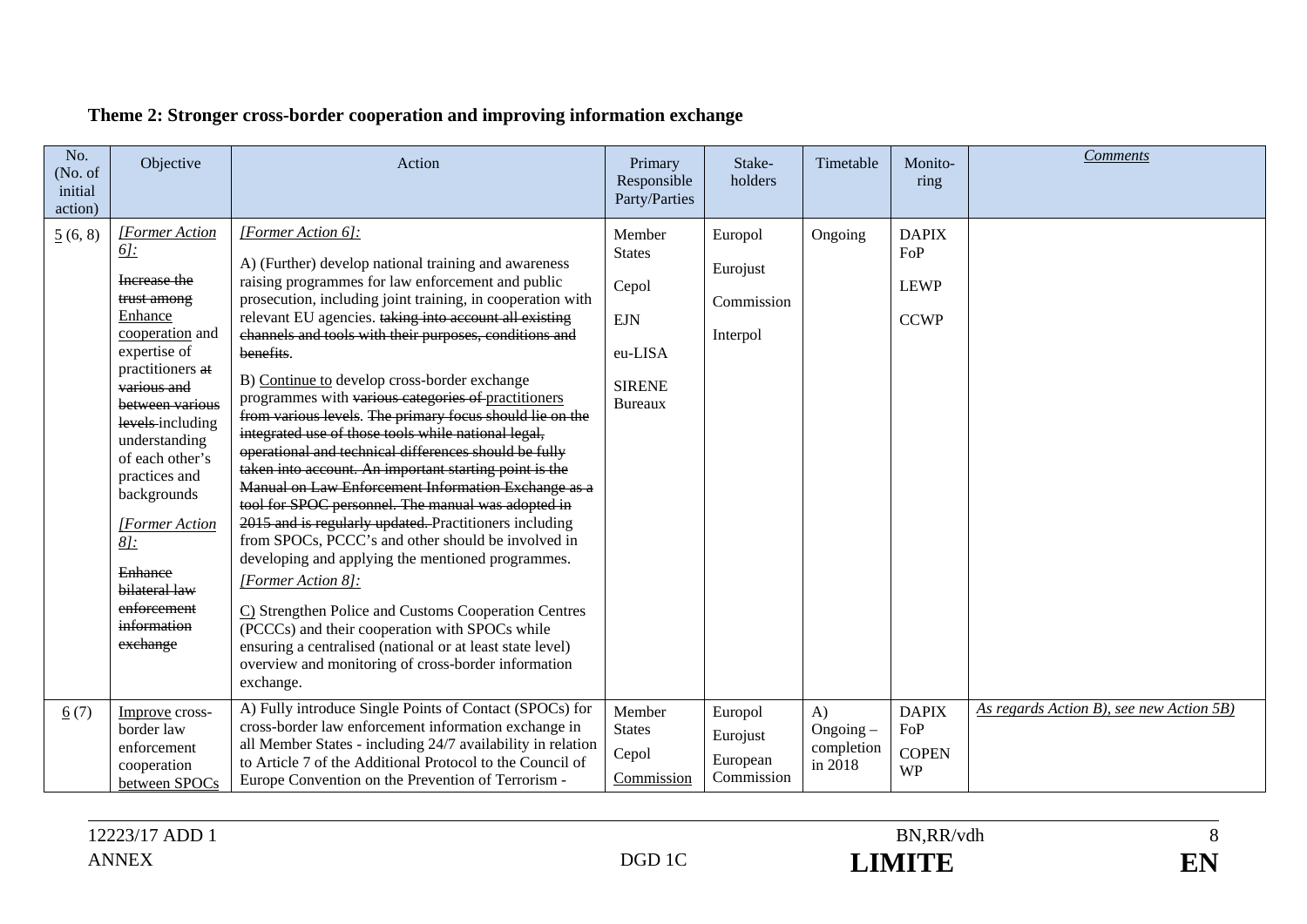|                 | and information<br>exchange                                                                                  | based on the guidelines 10492/14 and the SPOC<br>Guidelines for international law enforcement information<br>exchange 6721/14.<br>B) In accordance with the Information Management<br>Strategy action develop training and exchange<br>programmes for SPOC personnel.<br>$\overline{\Theta}$ B) Study the feasibility of Computer Aided<br>Translation to reduce both the information exchange lag<br>and the burden on the staff in SPOCs.<br>$\overrightarrow{D}$ $\overrightarrow{C}$ ) Develop/introduce effective case management and<br>workflow solutions specifically for SPOCs with a view<br>to mutual legal assistance cooperation. Such solutions<br>require tailor-made elements to fulfil national demands<br>and this initiative should only provide assistance. Hence<br>using (specific) solutions cannot be binding.<br>$\overline{E}$ D) Consider the establishment of common platform<br>(Working Party within the Council or Support group to<br>DAPIX) in order to carry out regular meetings between<br>the Heads of SPOC to discuss up-to-date issues. |                                                   | (OLAF, DG<br>TAXUD)<br>eu-LISA<br>Frontex    | B) 2018<br>$\mathcal{C}$<br>Ongoing<br>D) 2018<br>E)<br>Ongoing | <b>LEWP</b><br><b>CCWP</b> |                                                                                                                                                                                                                                                                                                                                   |
|-----------------|--------------------------------------------------------------------------------------------------------------|--------------------------------------------------------------------------------------------------------------------------------------------------------------------------------------------------------------------------------------------------------------------------------------------------------------------------------------------------------------------------------------------------------------------------------------------------------------------------------------------------------------------------------------------------------------------------------------------------------------------------------------------------------------------------------------------------------------------------------------------------------------------------------------------------------------------------------------------------------------------------------------------------------------------------------------------------------------------------------------------------------------------------------------------------------------------------------|---------------------------------------------------|----------------------------------------------|-----------------------------------------------------------------|----------------------------|-----------------------------------------------------------------------------------------------------------------------------------------------------------------------------------------------------------------------------------------------------------------------------------------------------------------------------------|
| 7(14)           | Improve the<br>sharing of<br>criminal<br>records,<br>particularly<br>relating to<br>terrorism<br>convictions | A) Facilitate access to ECRIS for all relevant authorities<br>and increase use of the system<br>B) Commission to explore the possibility of<br>interoperability of ECRIS-TCN with the future shared<br>biometric matching service and if appropriate the<br>common identity repository.<br>B(c) Additionally, consider solutions (other than the<br>ECRIS system) to allow the pro-active sharing of<br>convictions data, in particular relating to terrorism; and,<br>as appropriate, assess the legal and practical feasibility of<br>implement a solution which includes making certain<br>convictions data available to the relevant authorities.                                                                                                                                                                                                                                                                                                                                                                                                                          | Member<br><b>States</b><br>Eurojust<br>Commission | Europol<br>Frontex<br><b>OLAF</b><br>eu-LISA | A)<br>Ongoing<br>B) 2019                                        | <b>COPEN</b>               | Text of recommendations by the HLEG<br>$(8434/1/17$ REV 1):<br>4.3 In its upcoming legislative proposal, the<br>Commission, in close cooperation with eu-<br>LISA, should ensure that the ECRIS-TCN<br>system could make use of a future shared<br>biometric matching service and, if<br>appropriate, common identity repository. |
| $8\overline{8}$ | Facilitate the<br>information<br>exchange<br>between judicial                                                | Commission to present a proposal for ensuring the<br>sustainability of e-CODEX, providing the necessary<br>legal and technical arrangements enabling eu-LISA to<br>ensure its maintenance and interoperability, so as to                                                                                                                                                                                                                                                                                                                                                                                                                                                                                                                                                                                                                                                                                                                                                                                                                                                       | Commission                                        | Member<br><b>States</b>                      | end 2018                                                        | COSI                       | Text of CC on interoperability:<br>CONSIDERING that, in the context of<br>improving cross-border information<br>exchange between judicial authorities,                                                                                                                                                                            |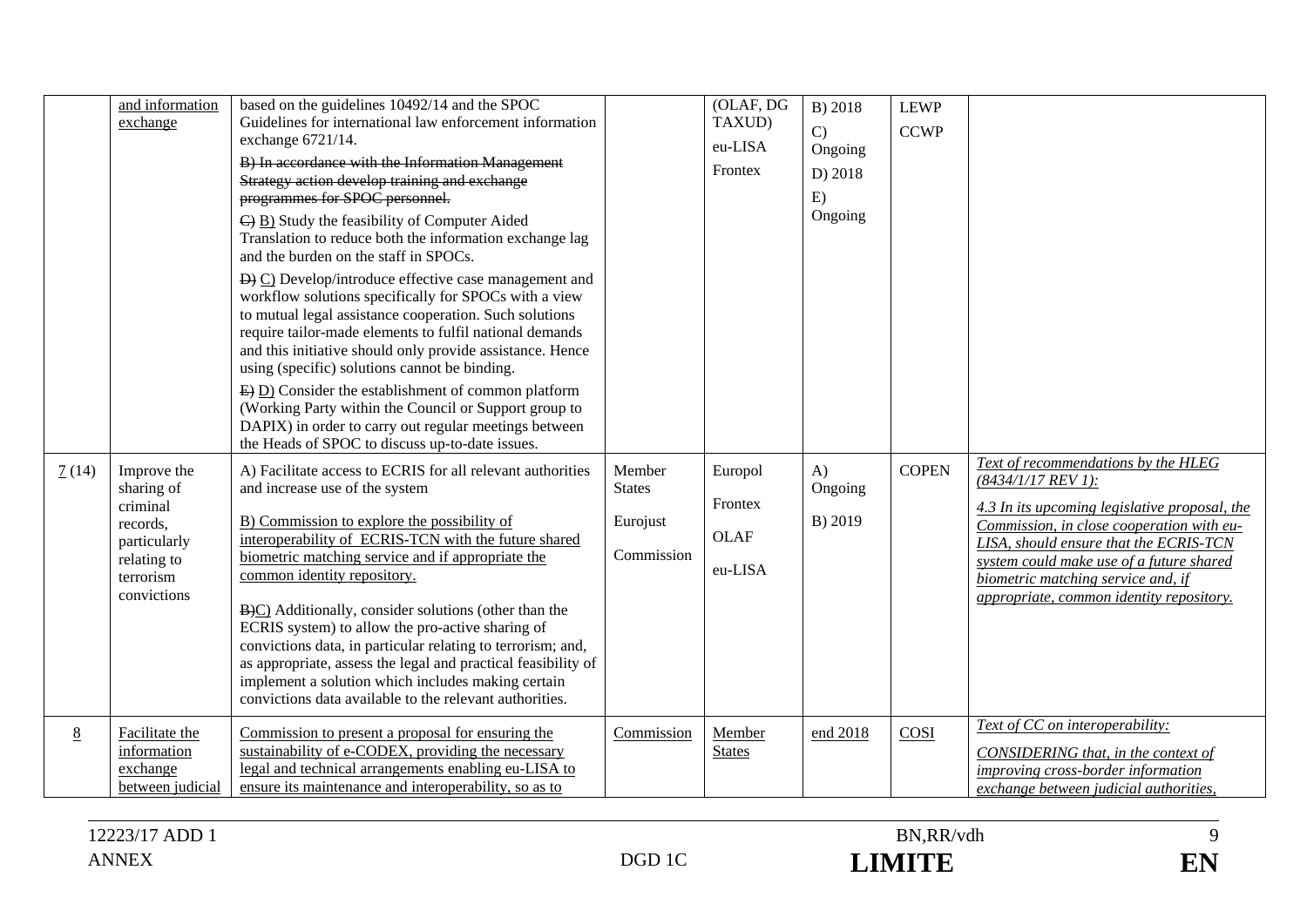| $\overline{9}$ | authorities<br>Strengthen<br>European<br>response to                                                               | allow this agency to host e-CODEX solutions by the<br>Commission to take the necessary actions, including a<br>legislative proposal establishing the system of False and<br>Authentic Documents Online (FADO) on a more solid                                                      | Commission              | e-Justice WP<br>Member<br><b>States</b> | 2018                                                                      | COSI                          | pursuant to the Progress Report from the<br>Commission Services following the Council<br>Conclusions on improving criminal justice<br>in cyberspace, the communication of<br>requests for e-evidence and the responses<br>thereto should be conducted through e-<br>CODEX, and the urgent need to establish a<br>sustainable framework in terms of the full<br>lifecycle of development and operational<br>management of e-CODEX in the interest of<br>participating authorities;<br><b>INVITES</b> the Commission to present a<br>proposal for ensuring the sustainability of e-<br>CODEX, providing the necessary legal and<br>technical arrangements enabling eu-LISA to<br>ensure its maintenance and interoperability,<br>so as to allow this agency to host e-CODEX<br>solutions by the end of 2018<br>Text of CC on interoperability:<br>RECALLS the invitation in its Conclusions<br>of 27 March 2017 to the Commission to take |
|----------------|--------------------------------------------------------------------------------------------------------------------|------------------------------------------------------------------------------------------------------------------------------------------------------------------------------------------------------------------------------------------------------------------------------------|-------------------------|-----------------------------------------|---------------------------------------------------------------------------|-------------------------------|-----------------------------------------------------------------------------------------------------------------------------------------------------------------------------------------------------------------------------------------------------------------------------------------------------------------------------------------------------------------------------------------------------------------------------------------------------------------------------------------------------------------------------------------------------------------------------------------------------------------------------------------------------------------------------------------------------------------------------------------------------------------------------------------------------------------------------------------------------------------------------------------------------------------------------------------|
|                | travel document<br>fraud                                                                                           | basis, while ensuring its continuity and development                                                                                                                                                                                                                               |                         |                                         |                                                                           |                               | the necessary actions, including a legislative<br>proposal establishing the system of False<br>and Authentic Documents Online (FADO)<br>on a more solid basis, while ensuring its<br>continuity and development                                                                                                                                                                                                                                                                                                                                                                                                                                                                                                                                                                                                                                                                                                                         |
| 10(16)         | Streamline and<br>speed up<br>international<br>information<br>exchange by<br>automation of<br>manual<br>procedures | Develop the Automation of Data Exchange Process<br>(ADEP) project<br>The project must ensure complementarity with existing<br>information management solutions especially with<br>regard to Europol data, as well as seek a low-cost, legally<br>proof and user-friendly solution. | Member<br><b>States</b> | Europol                                 | Ongoing in<br>accordance<br>with the<br>current<br><b>IMS</b><br>project. | <b>DAPIX</b><br><b>WP</b> FoP |                                                                                                                                                                                                                                                                                                                                                                                                                                                                                                                                                                                                                                                                                                                                                                                                                                                                                                                                         |

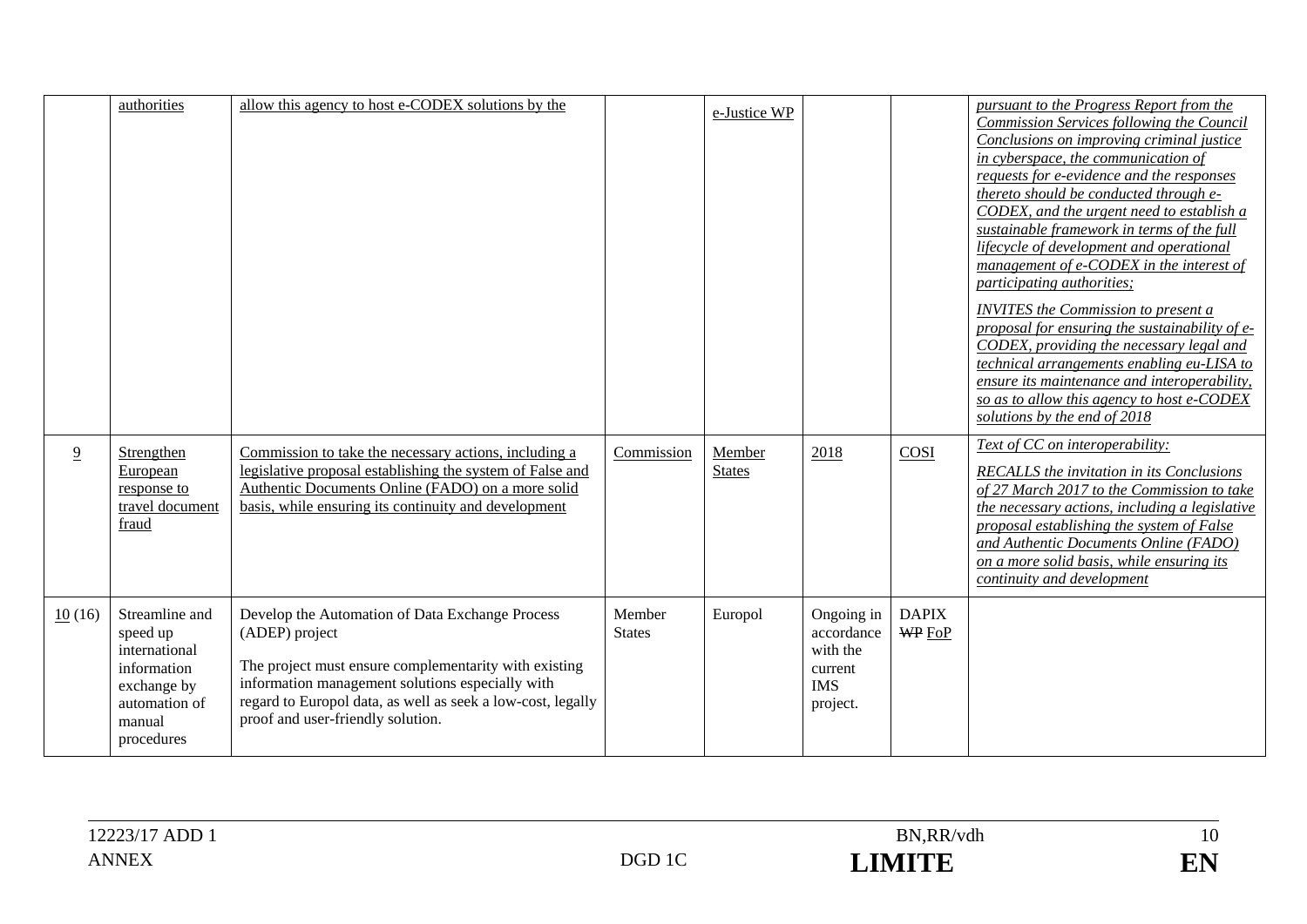| No. (No.<br>of initial<br>action) | Objective                                                                               | Action                                                                                                                                                                                                                                                                                                                                                                                                                                                                                                                                                             | Primary<br>Responsible<br>Party/Parties       | Stake-holders                                                     | Timetable                                                                                       | Monitoring                                                                                | <b>Comments</b>                                                                                                                                                                               |
|-----------------------------------|-----------------------------------------------------------------------------------------|--------------------------------------------------------------------------------------------------------------------------------------------------------------------------------------------------------------------------------------------------------------------------------------------------------------------------------------------------------------------------------------------------------------------------------------------------------------------------------------------------------------------------------------------------------------------|-----------------------------------------------|-------------------------------------------------------------------|-------------------------------------------------------------------------------------------------|-------------------------------------------------------------------------------------------|-----------------------------------------------------------------------------------------------------------------------------------------------------------------------------------------------|
| 11(9)                             | Improve the<br>information<br>potential of EU<br>agencies                               | Increase the data supply to Europol and Eurojust as well as<br>systematic sharing of cases as appropriate                                                                                                                                                                                                                                                                                                                                                                                                                                                          | <b>Member States</b>                          | Europol<br>Eurojust                                               | Ongoing                                                                                         | <b>MB</b> Europol<br>College of<br>Eurojust                                               |                                                                                                                                                                                               |
| 12(10)                            | Europol to fully<br>use SIS, VIS<br>and EURODAC                                         | A) Europol to fully use its current permission to access to SIS,<br>VIS and EURODAC including by establishing technical<br>effective connections; and<br>B) After undertaking these steps, identify possible obstacles to<br>batch cross-matching on these systems, and keep statistics and<br>provide analysis of use of the above-mentioned databases in<br>similar way as Member States are obliged to do.<br>C) The Commission and Europol to explore synergies between<br>the Europol data and other systems, notably the SIS to promote<br>interoperability. | Europol<br>Commission<br>eu LISA              | <b>Member States</b>                                              | Ongoing<br>completion<br>action A in 2017                                                       | MB Europol<br>MB eu-LISA<br>WG on<br>Interoperabili<br>ty of EU<br>Information<br>Systems | $Re C$ :<br><b>Text of HLEG</b><br>(5.5.1):<br>The Commission and<br>Europol should<br>explore and promote<br>synergies between<br>the Europol data and<br>other systems,<br>notably the SIS. |
| 13(15)                            | Enhance the<br>coordination<br>and monitoring<br>capabilities of<br>Eurojust<br>Members | Enable the setting up and connection of the members of the<br>Eurojust National Coordination System (ENCS) to the<br>Eurojust's Case Management System (CMS)                                                                                                                                                                                                                                                                                                                                                                                                       | <b>Member States</b><br>Eurojust              | Europol<br>Frontex<br><b>OLAF</b>                                 | Ongoing in view<br>of completion in<br>2017/2018                                                | College of<br>Eurojust                                                                    |                                                                                                                                                                                               |
| 14(11,<br>12)                     | Enhance the<br>effectiveness of<br>using the<br>Schengen<br>Information<br>System (SIS) | A) Member States to redouble their efforts to fully implement<br>and use SIS in line with existing legal requirements.<br>$\overrightarrow{A}$ $\underrightarrow{B}$ ) Law enforcement, border guard authorities and<br>immigration services should include, when available,<br>identifiers in alerts (copy passport, digital photo, biometrics,<br>DNA-profiles to be considered) on the basis of existing legal                                                                                                                                                  | <b>Member States</b><br>Commission<br>eu-LISA | Europol<br>Eurojust<br>Frontex<br><b>SIRENE</b><br><b>Bureaux</b> | A) Gradual<br>ongoing process<br>depending on<br>national<br>availability and<br>possibilities. | $A)$ SIS/<br><b>SIRENE WP</b><br>B) MB eu-<br><b>LISA</b><br>SIS/VIS<br>Committee         | $Re\ A)$<br>Text of HLEG $(3.3.1)$<br><b>Member States</b><br>should redouble their<br>efforts to fully<br>implement and use                                                                  |

# **Theme 3: Optimal Strengthening EU agencies and improving the use of European EU information systems**

EN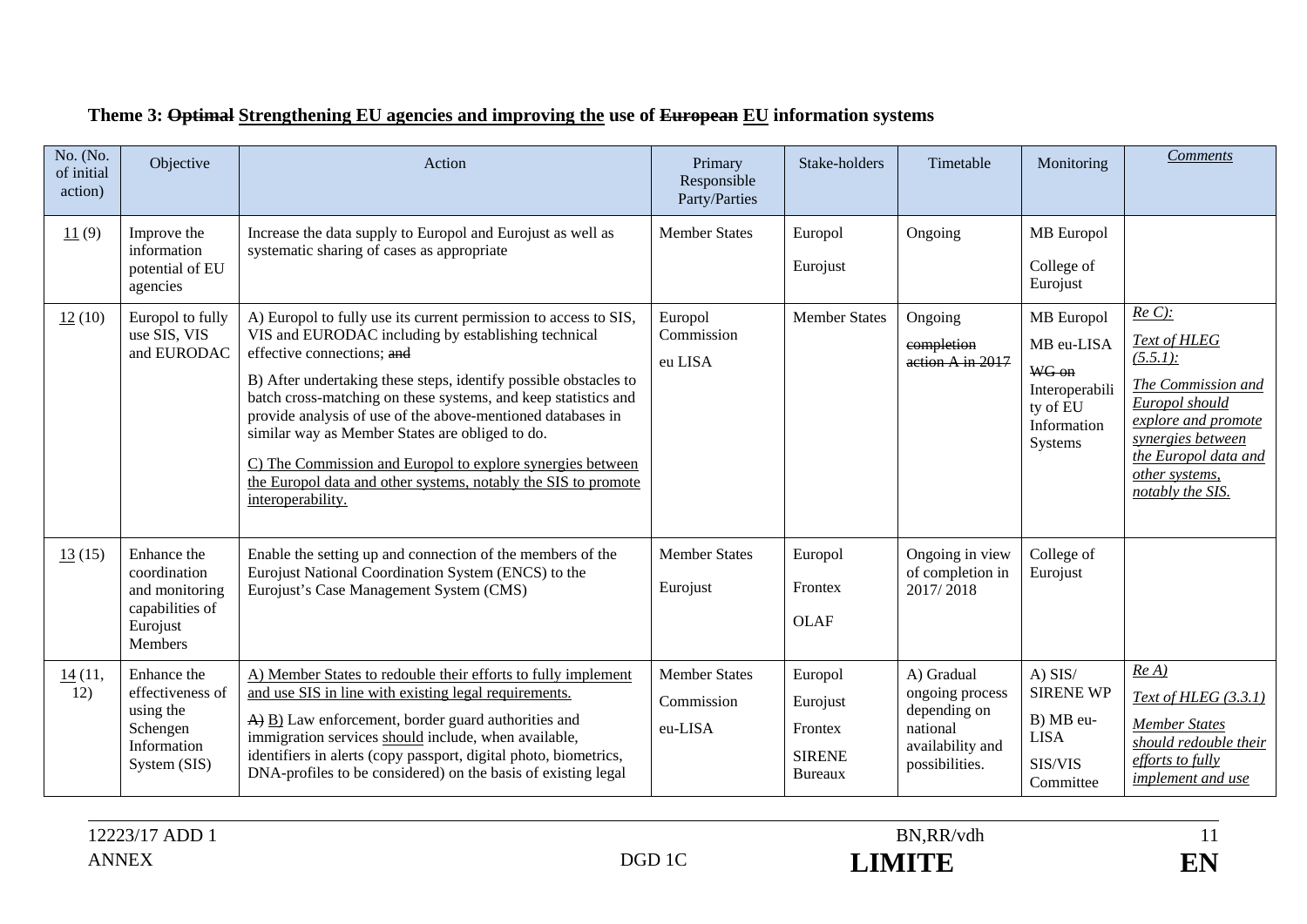|        |                                                                                                                     | provisions; enable searches on fingerprints and provision of<br>facial image feedback in the case of a hit. The workload for<br>SIRENE Bureaux and other practitioners should be assessed<br>when further pursuing this action including through solutions<br>to interpret information easily.<br>$\overline{B}$ $\overline{C}$ ) Implementation of an Automated Fingerprint<br>Identification System (AFIS) functionality in the SIS within<br>the central as well as national system in view of its full use<br>should be a top priority.<br>C) Find a short term solution to allow reciprocal sharing of<br>information between Schengen, non Schengen States and<br>Member States who are partially using the Schengen acquis<br>instruments associated to Schengen, pending a permanent<br>solution to this issue in terms of provision and access to EU<br>information databases<br>[Former Action 12:]<br>D) Revise the legal basis of the Schengen Information System<br>taking into account the evaluation undertaking by the<br>Commission (including new functionalities, extend the access<br>of EU agencies while fully taking into account the information<br>owner principle and the legal base of the agencies, facilitating<br>access to hit information). Further explore and decide if MS<br>return orders can and should be inserted in SIS.<br>$E$ ) The revision should include the provision for a long term<br>Consider a solution to allow the reciprocal exchange of<br>information between Schengen, non-Schengen Member States<br>and Member States who are partially using the instruments<br>associated with Schengen. | Council<br>European<br>Parliament               | eu-LISA                        | $B)$ 2017 (central<br>level) / 2018<br>onward (national<br>level)<br>C) 2017/2018<br>D) Ongoing<br>Proposal end<br>2016<br>Expected<br>adoption by co-<br>legislators 2017<br>E) 2018 | $C)$ SIS/<br><b>SIRENE WP</b><br>SIS/VIS<br>Committee<br>E) Schengen<br>Working<br>Party<br>(SIS/SIREN<br>E<br>configuration | SIS in line with<br>existing legal<br>requirements. Where<br>relevant,<br>recommendations of<br>SIS evaluation<br>reports should be<br>incorporated as a<br>matter of utmost<br>priority.<br>$Re$ deleted $C$ ):<br>see new $E$ ) |
|--------|---------------------------------------------------------------------------------------------------------------------|------------------------------------------------------------------------------------------------------------------------------------------------------------------------------------------------------------------------------------------------------------------------------------------------------------------------------------------------------------------------------------------------------------------------------------------------------------------------------------------------------------------------------------------------------------------------------------------------------------------------------------------------------------------------------------------------------------------------------------------------------------------------------------------------------------------------------------------------------------------------------------------------------------------------------------------------------------------------------------------------------------------------------------------------------------------------------------------------------------------------------------------------------------------------------------------------------------------------------------------------------------------------------------------------------------------------------------------------------------------------------------------------------------------------------------------------------------------------------------------------------------------------------------------------------------------------------------------------------------------------------------------------------|-------------------------------------------------|--------------------------------|---------------------------------------------------------------------------------------------------------------------------------------------------------------------------------------|------------------------------------------------------------------------------------------------------------------------------|-----------------------------------------------------------------------------------------------------------------------------------------------------------------------------------------------------------------------------------|
| 15(13) | Ensure full use<br>of Prüm<br>possibilities to<br>exchange<br>fingerprints,<br>dna and vehicle<br>registration data | A) Undertake EU pilots and if required follow-up steps to<br>enforce connections of Member States to the Prüm network.<br>B) Identify key obstacles for:<br>i: the connection to the Prüm network;<br>ii: the full use of Prüm possibilities;<br>iii: solve the obstacles.                                                                                                                                                                                                                                                                                                                                                                                                                                                                                                                                                                                                                                                                                                                                                                                                                                                                                                                                                                                                                                                                                                                                                                                                                                                                                                                                                                           | A) COM<br>B) Member States,<br>COM<br>$C$ ) COM | Europol<br>Eurojust<br>Frontex | A) Ongoing,<br>B) Ongoing<br>$C$ ) 2018                                                                                                                                               | <b>COM</b><br>DAPIX WP<br>FoP                                                                                                |                                                                                                                                                                                                                                   |



EN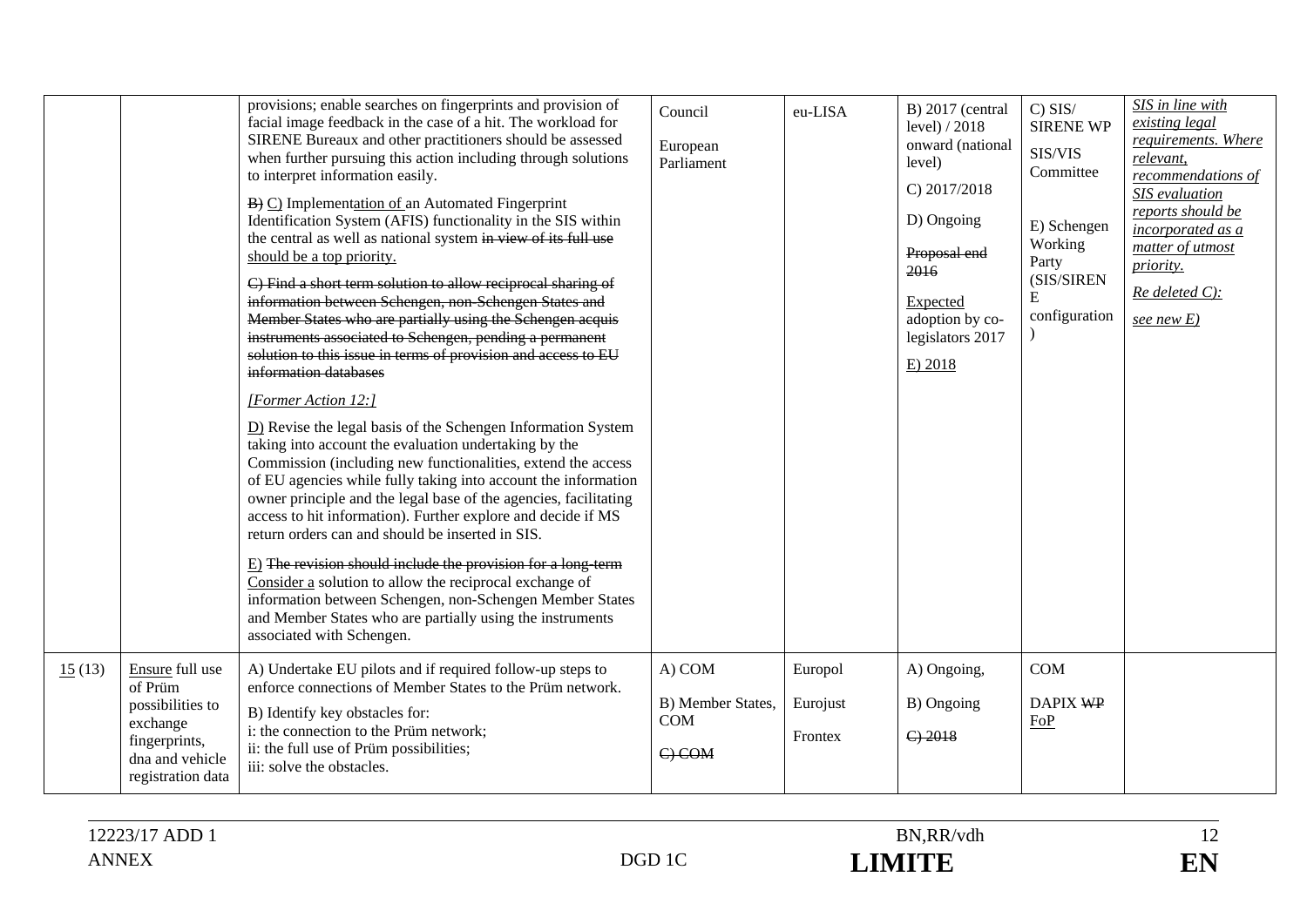| C) Examine the possibility for Europol to become a partner in<br>the Prüm framework with a view to enabling the cross<br>matching of DNA, finger prints and vehicle registration data<br>with third countries with which Europol has an operational<br>agreement while fully taking the information owner principle<br>into account. |  |  |  |  |
|--------------------------------------------------------------------------------------------------------------------------------------------------------------------------------------------------------------------------------------------------------------------------------------------------------------------------------------|--|--|--|--|
|--------------------------------------------------------------------------------------------------------------------------------------------------------------------------------------------------------------------------------------------------------------------------------------------------------------------------------------|--|--|--|--|

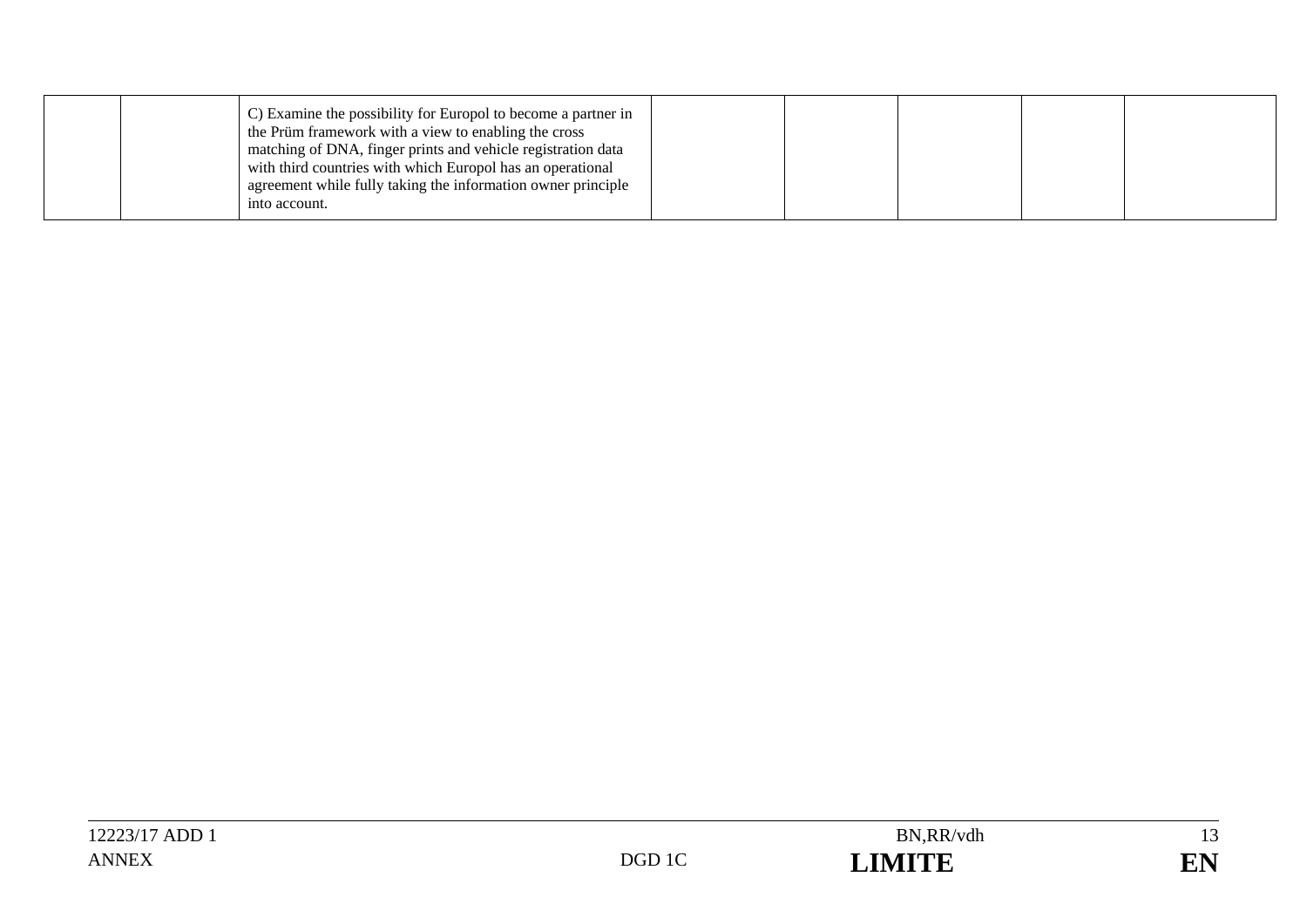#### **CHAPTER 3: STRENGTHEN THE COLLECTION, CHECKING AND CONNECTION OF INFORMATION FOR THE DETECTION OF PERSONS INVOLVED IN INFORMATION MANAGEMENT IN THE AREA OF COUNTER-TERRORISM AND TERRORISM RELATED ACTIVITY AND THEIR TRAVEL MOVEMENTS**

#### **Theme 1: Improving existing instruments – quantity, quality and timeliness the use of SIS**

| No.<br>(No. of<br>initial | Objective                 | Action                                                                                                                                     | Primary<br>Responsible<br>Party/Parties | <b>Stakeholders</b> | Timetable      | Monitoring | <b>Comments</b> |
|---------------------------|---------------------------|--------------------------------------------------------------------------------------------------------------------------------------------|-----------------------------------------|---------------------|----------------|------------|-----------------|
| action)                   |                           |                                                                                                                                            |                                         |                     |                |            |                 |
| 16(18,                    | [Former Action            | [Former Action 18:]                                                                                                                        | <b>Member States</b>                    | <b>SIRENE</b>       | 2016, ongoing  | COSI       |                 |
| 21)                       | 18:1<br>Ensure structural | A) Member States will create alerts once the agreed criteria are met<br>(unless there are important operational reasons not to do so), and | Commission                              | <b>Bureaux</b>      |                |            |                 |
|                           | information to            | SIRENE offices will exchange supplementary information as soon                                                                             |                                         | Eurojust,           |                |            |                 |
|                           | <b>SIRENE Bureaux</b>     | as such information is made available by the competent authorities.                                                                        | SIS VIS                                 | EC                  |                |            |                 |
|                           | and SIS end users         | This should include relevant information in the alerts                                                                                     | Committee                               |                     |                |            |                 |
|                           | on persons                |                                                                                                                                            |                                         |                     |                |            |                 |
|                           | involved in               | [Former Action 21:]                                                                                                                        |                                         |                     |                |            |                 |
|                           | terrorism or              | B) Insert additional information based on criminal records (national                                                                       |                                         |                     |                |            |                 |
|                           | terrorism related         | databases and ECRIS) with an alert                                                                                                         |                                         |                     |                |            |                 |
|                           | activity as well as       |                                                                                                                                            |                                         |                     |                |            |                 |
|                           | additional                |                                                                                                                                            |                                         |                     |                |            |                 |
|                           | information on            |                                                                                                                                            |                                         |                     |                |            |                 |
|                           | criminal records          |                                                                                                                                            |                                         |                     |                |            |                 |
|                           |                           |                                                                                                                                            |                                         |                     |                |            |                 |
|                           | [Former Action            |                                                                                                                                            |                                         |                     |                |            |                 |
|                           | 21:1                      |                                                                                                                                            |                                         |                     |                |            |                 |
|                           | <b>Ensure additional</b>  |                                                                                                                                            |                                         |                     |                |            |                 |
|                           | information on            |                                                                                                                                            |                                         |                     |                |            |                 |
|                           | criminal records          |                                                                                                                                            |                                         |                     |                |            |                 |
|                           | is available to           |                                                                                                                                            |                                         |                     |                |            |                 |
|                           | <b>SIRENE Bureaux</b>     |                                                                                                                                            |                                         |                     |                |            |                 |
|                           | and SIS end users         |                                                                                                                                            |                                         |                     |                |            |                 |
| 17(23)                    | Make possible             | Create a new type of action (inquiry checks)                                                                                               | Commission                              | Member              | 2017-2018,     | COSI       |                 |
|                           | that SIS alerts can       |                                                                                                                                            | (EC),                                   | <b>States</b>       | ongoing        |            |                 |
|                           | call for                  |                                                                                                                                            | SIS/SIRENE                              |                     | (update SIS II |            |                 |
|                           | preliminary and           |                                                                                                                                            | <b>WG</b>                               |                     | Regulation     |            |                 |
|                           | temporary holding         |                                                                                                                                            |                                         |                     |                |            |                 |

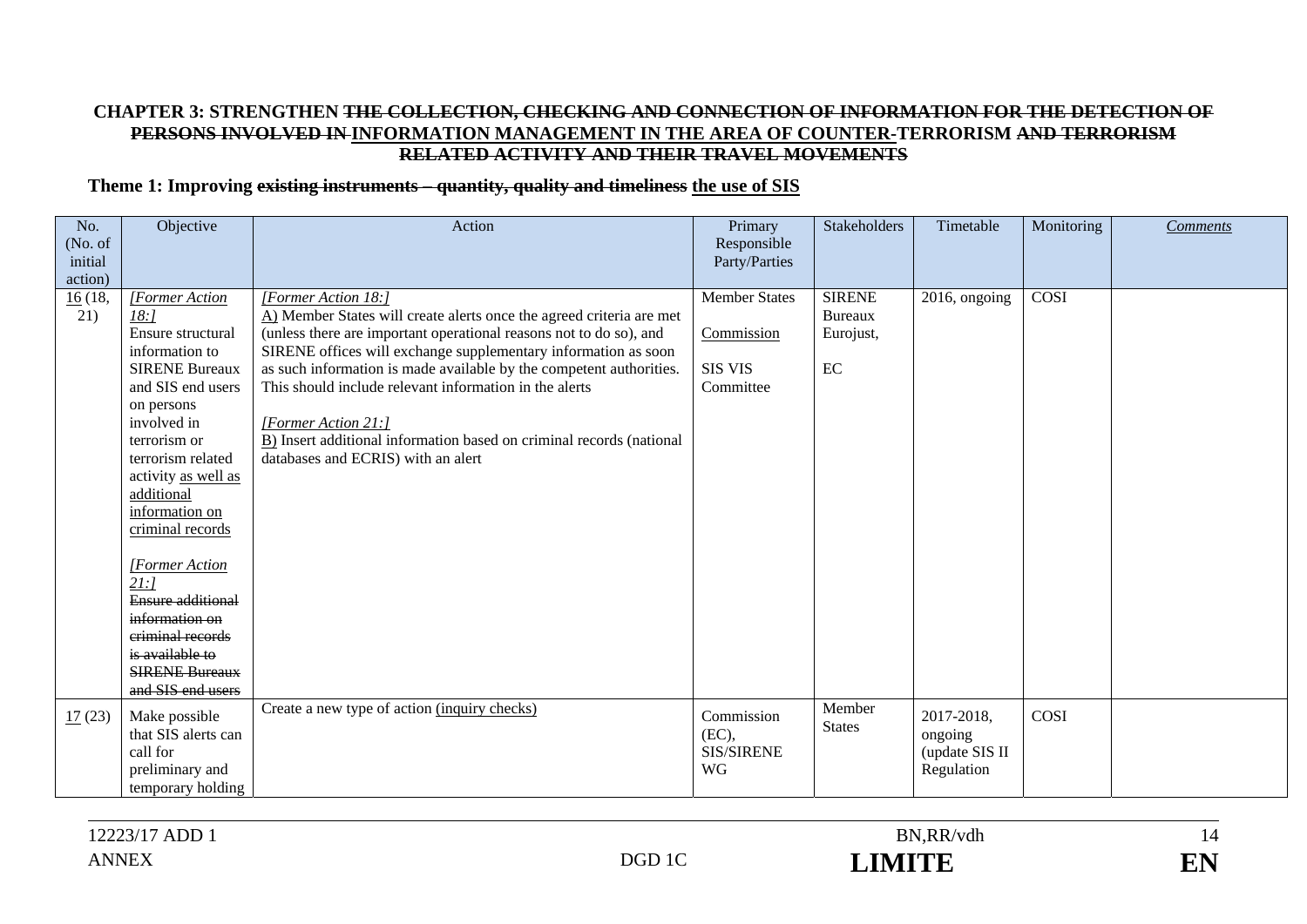| or detention<br>where sufficient<br>national legal<br>grounds are<br>available                                                                                         |                                                                                                                                                                                                                                                                                                                                                                                                        |                                                                      |                                 | and Decision)               |             |                                                                                                                                                                                                                                                                                                                                                                                                                                                  |
|------------------------------------------------------------------------------------------------------------------------------------------------------------------------|--------------------------------------------------------------------------------------------------------------------------------------------------------------------------------------------------------------------------------------------------------------------------------------------------------------------------------------------------------------------------------------------------------|----------------------------------------------------------------------|---------------------------------|-----------------------------|-------------|--------------------------------------------------------------------------------------------------------------------------------------------------------------------------------------------------------------------------------------------------------------------------------------------------------------------------------------------------------------------------------------------------------------------------------------------------|
| 18(24)<br>Ensure that end<br>users are<br>equipped to<br>conduct discreet<br>and (where<br>national legal<br>ground are<br>available) specific<br>checks               | Strengthen effective discreet and specific checks including through<br>training the trainers                                                                                                                                                                                                                                                                                                           | EC, Member<br>States, CEPOL,<br>eu-LISA                              | <b>SIRENE</b><br><b>Bureaux</b> | 2016 (start),<br>ongoing    | <b>COSI</b> |                                                                                                                                                                                                                                                                                                                                                                                                                                                  |
| 19(25)<br>Ensure systematic<br>feedback on hits<br>or requests for<br>immediate action<br>in SIS to national<br><b>SIRENE Bureaux</b><br>and the issuer of<br>an alert | A) Enable systematic reporting of a hit in SIS to the SIRENE<br>Bureaux of the Member State where the hit occurs as well as the<br>Member State that issued the alert.<br>B) Member States to share information held in the SIRENE hit<br>reporting forms with Europol's analysis project Travellers.<br>C) The Commission to work towards creating the targeted<br>registration of achieved SIS hits. | <b>SIS VIS</b><br>Committee, EC,<br>Europol,<br><b>Member States</b> | <b>SIRENE</b><br><b>Bureaux</b> | $\overline{201}$ 7, ongoing | COSI        | $Re B$ ):<br>Text of HLEG (5.5.1):<br>Member States should as<br>of now systematically<br>share information held in<br>the SIRENE hit reporting<br>forms with Europol's<br><i>analysis project</i><br>Travellers.<br>$Re C$ :<br>Text of HLEG (4.4.2):<br>The Commission,<br>together with eu-LISA<br>and Member States,<br>should work towards<br>both the targeted<br>registration of achieved<br>SIS hits and the<br>improved availability of |

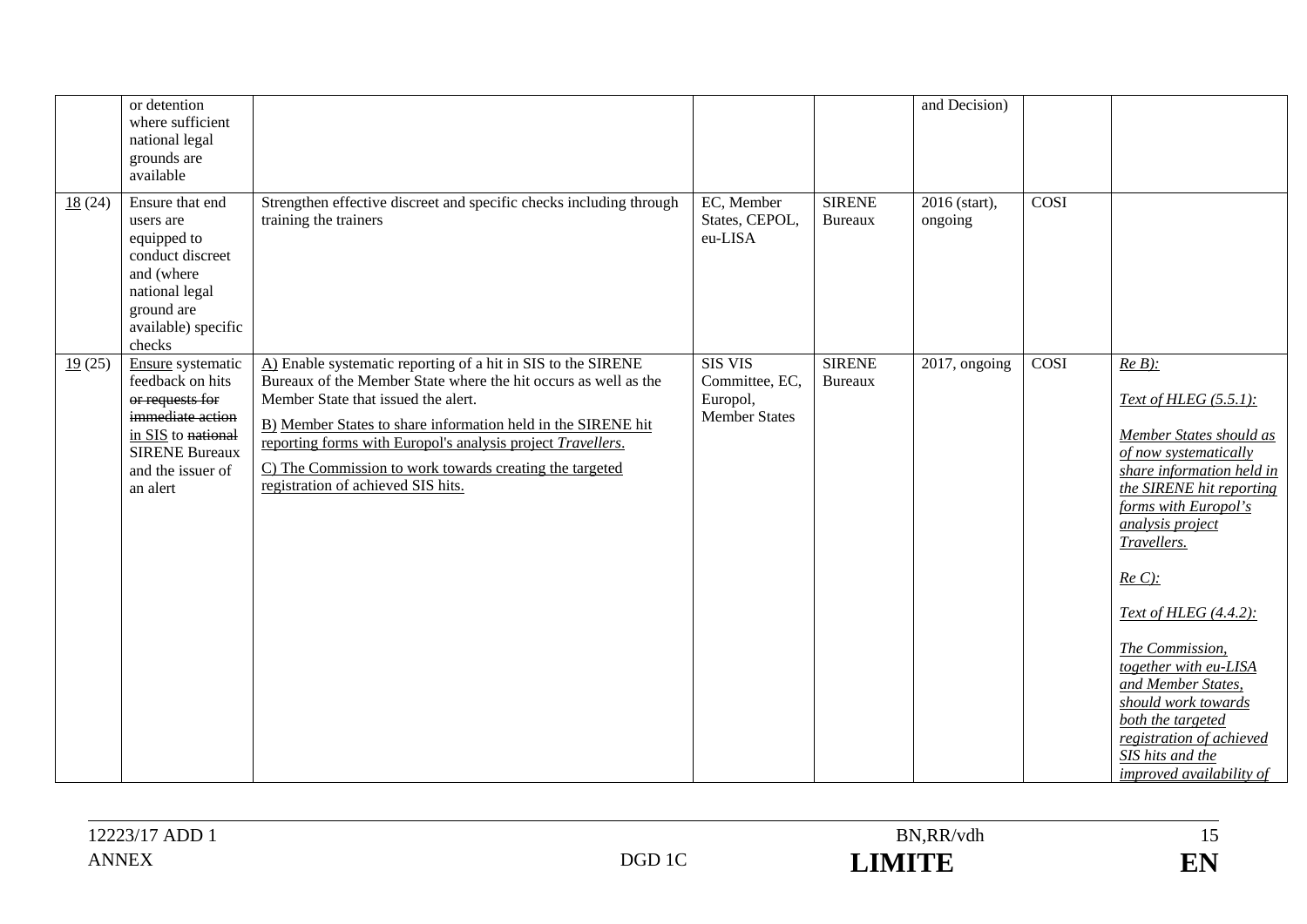|        |                                                                                                                                                                |                                                                                                                                                                                                                      |                                                              |                                                     |                  |      | supplementary<br>information contained in<br>SIS forms. |
|--------|----------------------------------------------------------------------------------------------------------------------------------------------------------------|----------------------------------------------------------------------------------------------------------------------------------------------------------------------------------------------------------------------|--------------------------------------------------------------|-----------------------------------------------------|------------------|------|---------------------------------------------------------|
| 20(26) | Ensure that<br>information of<br>extremist<br>speakers, who are<br>deemed to pose a<br>threat to public<br>order, is shared<br>between Member<br><b>States</b> | Make optimal use of SIS, primarily through Article 24.3, and in<br>accordance with national legislation, where appropriate issue alerts<br>for third country nationals who are not present on the territory of<br>MS | EC, co-<br>legislators,<br>follow-up<br><b>Member States</b> | Member<br>States (e.g.<br><b>SIRENE</b><br>Bureaux) | $2017$ , ongoing | COSI |                                                         |

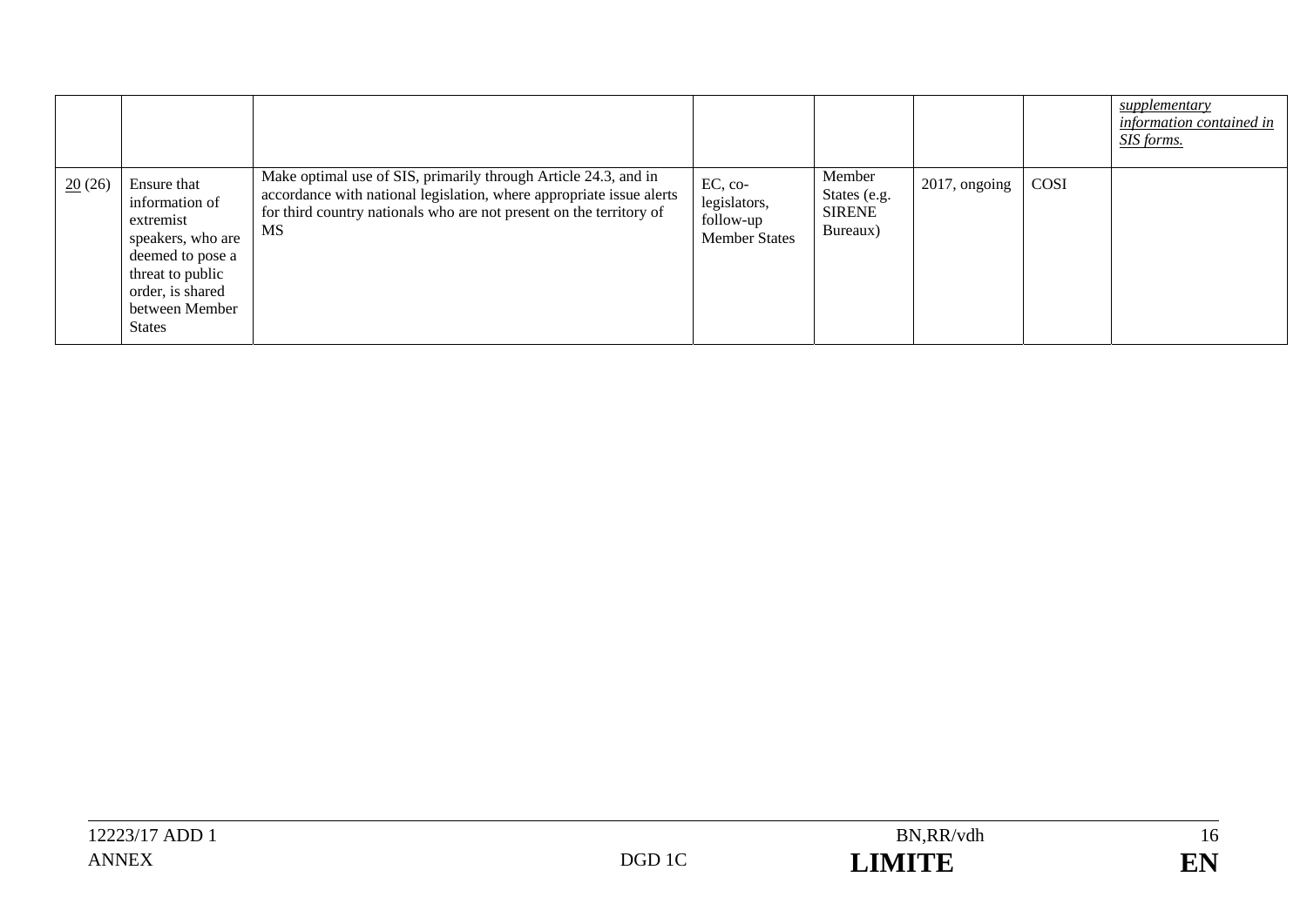| No.<br>(No. of<br>initial<br>action) | Objective                                                                                                                                                               | Action                                                                                                                                                                                                                                                         | Primary<br>Responsible<br>Party/Parties | Stakeholders                     | Timetable                                                                                     | Monitoring | <b>Comments</b> |
|--------------------------------------|-------------------------------------------------------------------------------------------------------------------------------------------------------------------------|----------------------------------------------------------------------------------------------------------------------------------------------------------------------------------------------------------------------------------------------------------------|-----------------------------------------|----------------------------------|-----------------------------------------------------------------------------------------------|------------|-----------------|
| 21(30)                               | Ensure that<br>information on<br>FTF is<br>consistently and<br>systematically<br>uploaded to<br>European systems<br>and platforms and<br>synchronised<br>where possible | Implement a consistent three tier-information sharing<br>approach regarding FTF by making optimal and consistent<br>use of SIS the Europol Information System (EIS) and the<br>relevant Focal Points at and Europol data                                       | Member States,<br>Europol               | <b>SIRENE Bureaux</b><br>eu-LISA | 2017, ongoing                                                                                 | COSI       |                 |
| 22(31)                               | Ensure better use<br>of the existing<br>secure channels<br>for exchange of<br>information<br>regarding<br>terrorism and<br>terrorism related<br>activity                | A) Make better use of SIENA as a secure channel for the<br>exchange of law enforcement information regarding<br>terrorism and terrorism related activity<br>B) Consider introducing a 24/7 regime of work in order to<br>improve the effectiveness of channels | Member States,<br>Europol               | <b>TWP</b>                       | A: Ongoing<br>2016<br>B: 2017 (discus-<br>sion) - onward<br>(national<br>impleme-<br>ntation) | COSI       |                 |
| 23(32)                               | Ensure that<br><b>Member States</b><br>are informed on<br>all prosecutions<br>and convictions<br>on terrorist<br>offences in the<br>EU                                  | Transmit to Eurojust information on all prosecutions and<br>convictions on terrorist offences                                                                                                                                                                  | Member States,<br>Eurojust              | <b>TWP</b>                       | Ongoing<br>2016                                                                               | COSI       |                 |

#### **SLTD, Europol, Eurojust Theme 2: Improving the use of other EU and of international instruments**

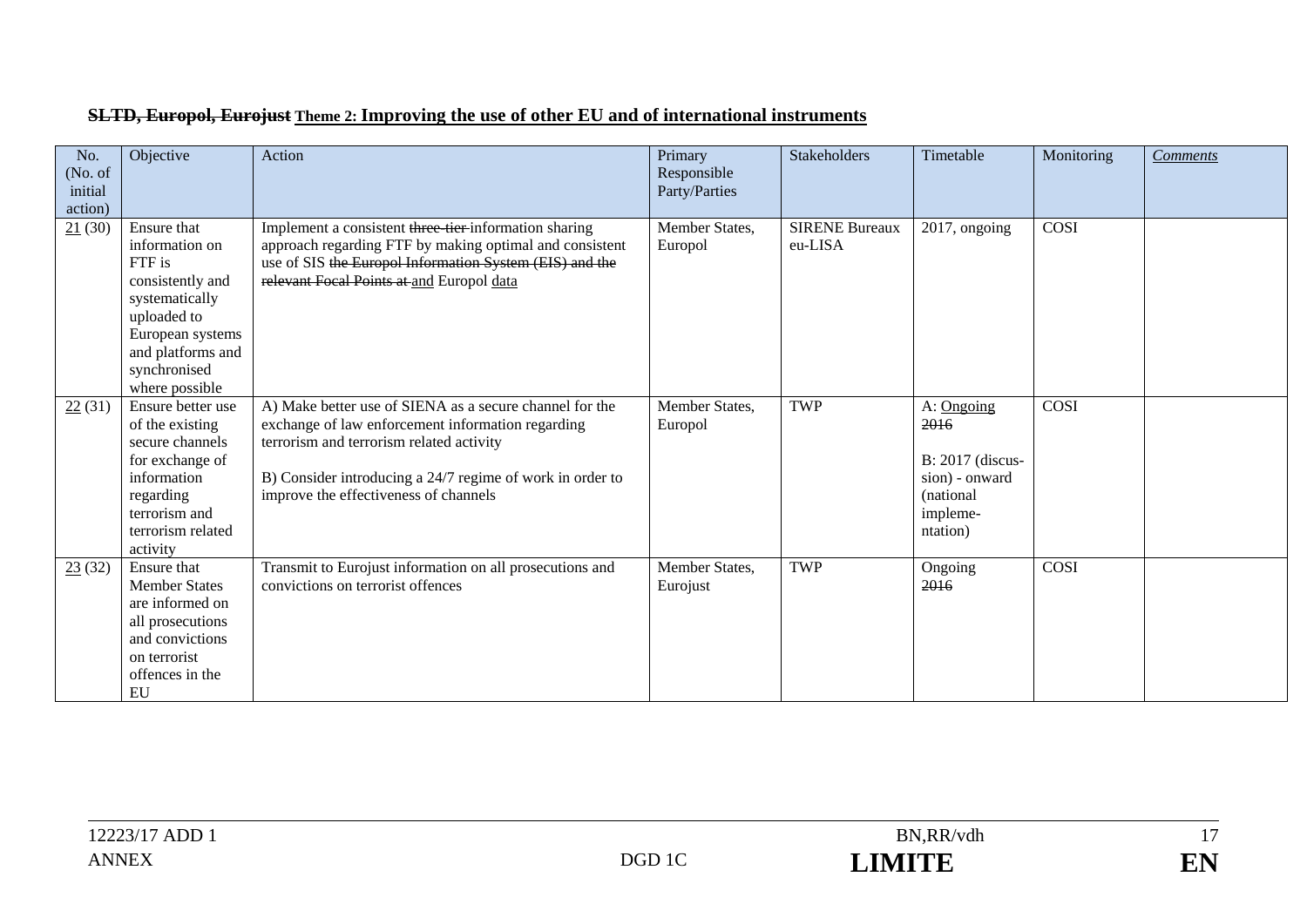| 24(28) | Allow checks<br>against travel<br>documents that<br>have not yet been | Insert documents associated to alerts on persons into the<br>Interpol TDAWN when deemed necessary | Member States,<br>third countries,<br>Interpol | eu-LISA  | 2016, Ongoing    | <b>COSI</b> |  |
|--------|-----------------------------------------------------------------------|---------------------------------------------------------------------------------------------------|------------------------------------------------|----------|------------------|-------------|--|
|        | declared stolen,                                                      |                                                                                                   |                                                |          |                  |             |  |
|        | lost or invalidated                                                   |                                                                                                   |                                                |          |                  |             |  |
| 25(29) | Full connectivity                                                     | Make the SLTD nationally available for automated and                                              | <b>Member States</b>                           | Interpol | $2017$ , ongoing | <b>COSI</b> |  |
|        | to SLTD at                                                            | systematic checks                                                                                 |                                                |          |                  |             |  |
|        | external border                                                       |                                                                                                   |                                                |          |                  |             |  |
|        | crossings                                                             |                                                                                                   |                                                |          |                  |             |  |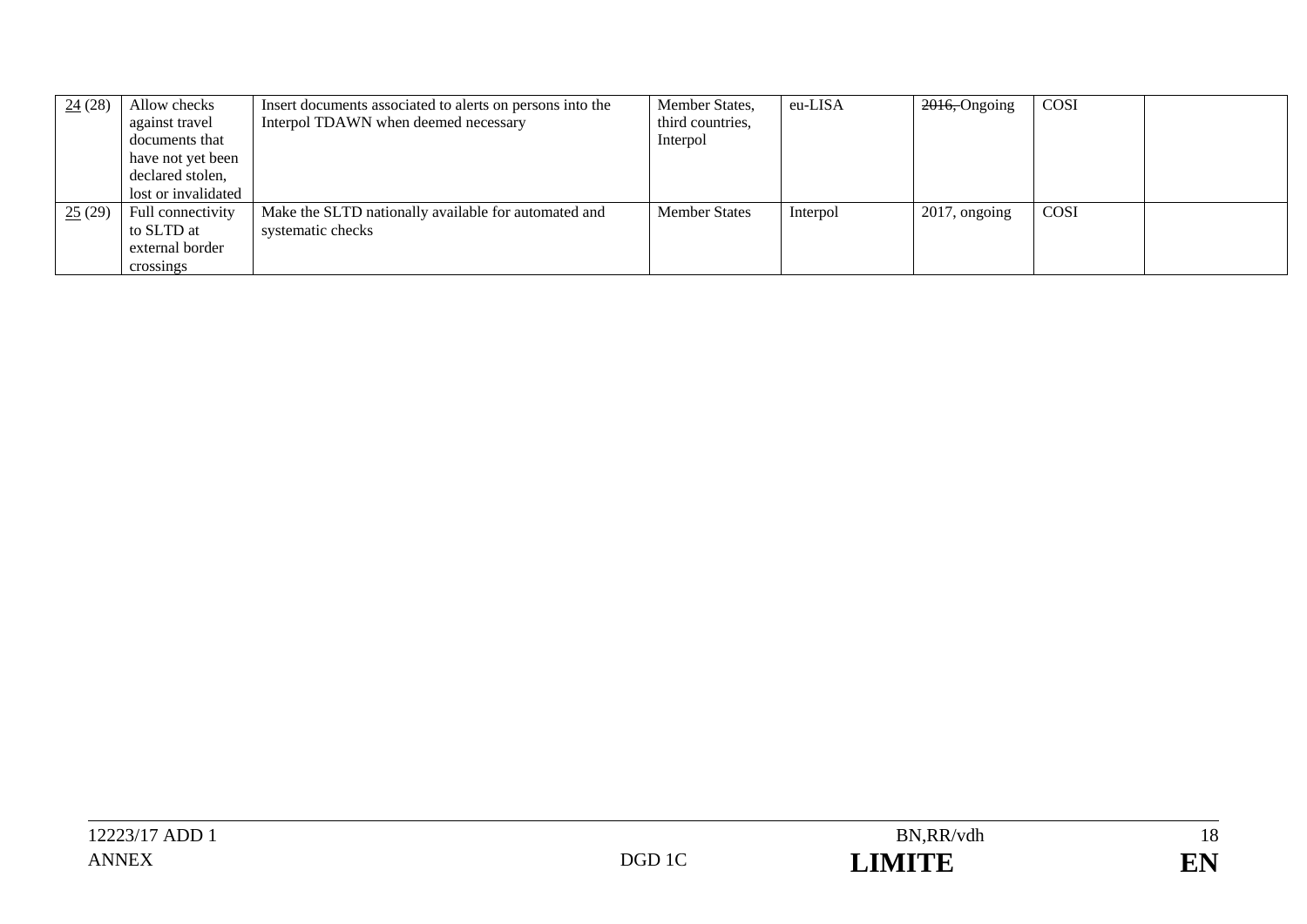| No.<br>(No. of<br>initial<br>action) | Objective                                                                                                                                                                                | <b>Action</b>                                                                                                                                                                                                                                                              | <b>Primary</b><br><b>Responsible</b><br><b>Party/Parties</b> | <b>Stakeh</b><br>olders                                              | <b>Timetable</b> | <b>Monitoring</b> | <b>Comments</b> |
|--------------------------------------|------------------------------------------------------------------------------------------------------------------------------------------------------------------------------------------|----------------------------------------------------------------------------------------------------------------------------------------------------------------------------------------------------------------------------------------------------------------------------|--------------------------------------------------------------|----------------------------------------------------------------------|------------------|-------------------|-----------------|
| 26(35)                               | Ensure that<br>national good<br>practices<br>regarding<br>cooperation with<br>third countries on<br>counterterrorism<br>are shared<br>between Member<br><b>States</b>                    | Share good practices on cooperation with third partners in relation<br>to counterterrorism among MS and third country partners                                                                                                                                             | Member States,<br>TWP                                        | EC                                                                   | 2017             | COSI              |                 |
| 27(36)                               | Ensure common<br>understanding<br>between end<br>users, regarding<br>the detection of<br>travel movements<br>of persons<br>involved in<br>terrorism and<br>terrorism related<br>activity | Create joint and multidisciplinary training for CT, border and law<br>enforcement experts in cooperation with existing expert groups<br>such as SIS/SIRENE, regarding the detection of travel movements<br>of persons involved in terrorism and terrorism related activity | Member States,<br>CEPOL, Frontex                             | SIS/SI<br>RENE,<br>TWP,<br><b>SIS</b><br><b>VIS</b><br>Commi<br>ttee | 2017             | COSI              |                 |

# **Theme 3: 2: Organise to protect: connect silos and Develop and share expertise**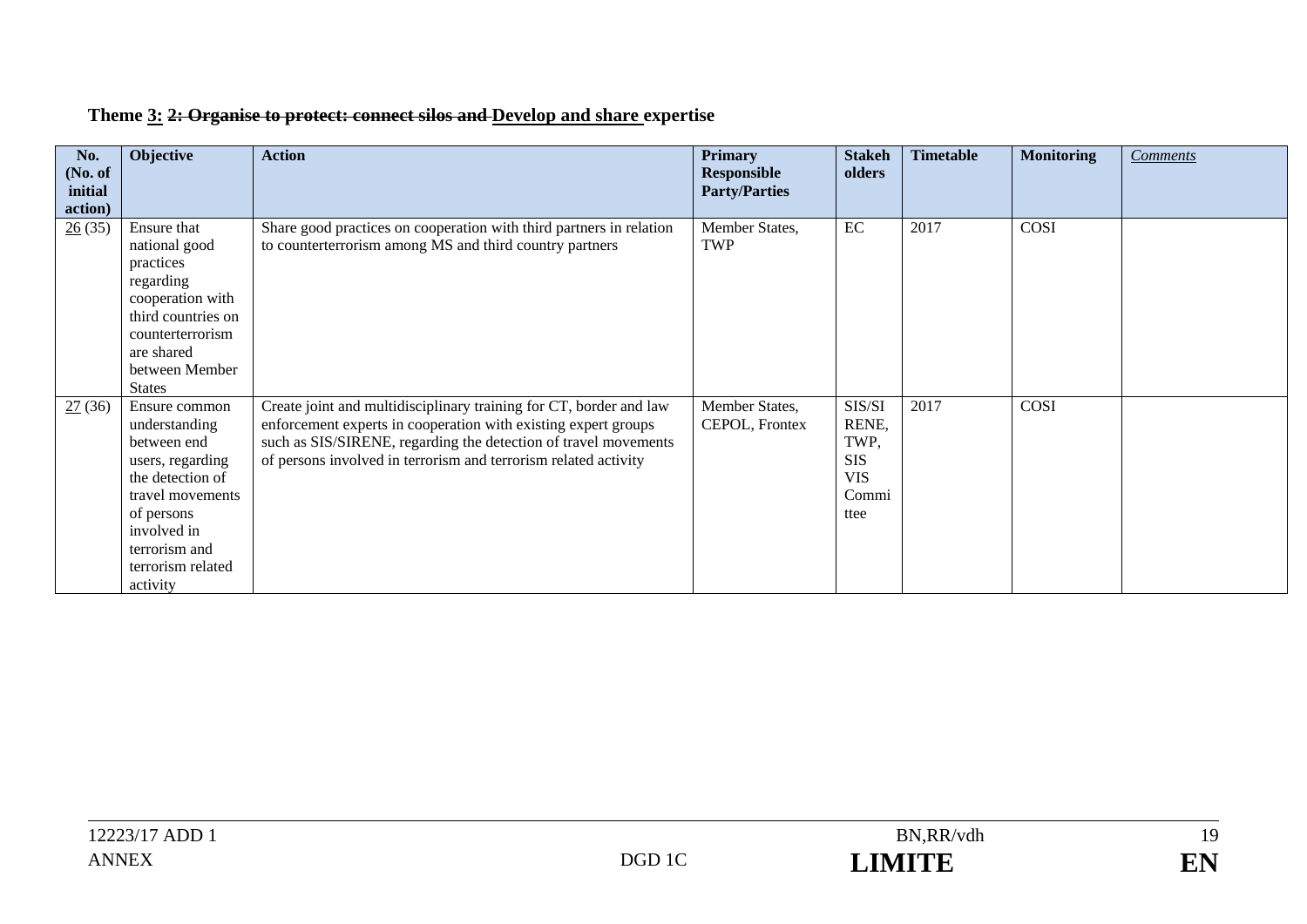# **Theme 3 4: National detection capabilities by PIUs**

| No.<br>(No. of<br>initial<br>action) | Objective                                                                                                                                                                 | Action                                                                                                                                                                | Primary<br>Responsible<br>Party/Parties        | <b>Stakeholders</b>                            | Timetable       | Monitoring               | <b>Comments</b> |
|--------------------------------------|---------------------------------------------------------------------------------------------------------------------------------------------------------------------------|-----------------------------------------------------------------------------------------------------------------------------------------------------------------------|------------------------------------------------|------------------------------------------------|-----------------|--------------------------|-----------------|
| 28(37)                               | Ensure<br>compatible<br>national<br>implementation<br>of the PNR-<br>directive in the<br><b>Member States</b>                                                             | Initiate Continue the activities of the operational PNR<br>informal working group                                                                                     | Presidency,<br>Member States and<br>Commission | PIUs in<br>Member States,<br>DAPIX,<br>Europol | 2016<br>Ongoing | <b>Not</b><br>applicable |                 |
| 29(38)                               | Use Build on<br>national practice<br>of Member States<br>$\frac{in \text{ the}}{in \text{ the}}$<br>construction<br>experience in the<br>setting up of new<br><b>PIUs</b> | Offer Technical assistance from MS in construction of PIUs                                                                                                            | <b>Member States</b>                           | <b>DAPIX</b>                                   | 2016<br>Ongoing | <b>Not</b><br>applicable |                 |
| 30(39)                               | Agreement on<br>how information<br>is shared between<br>PIUs and with<br>third countries<br>where possible                                                                | Study on technical features for information sharing Ensure<br>interoperability and share information on suspects and<br>anomalous travel patterns and targeting rules | Member States,<br>Commission<br>/Europol,      | <b>DAPIX</b>                                   | 2018            | <b>Not</b><br>applicable |                 |
| 31(40)                               | Make full use of<br>Europol databases<br>to support PIUs                                                                                                                  | Define the technical conditions for access to PNR data by<br>Europol Define Europol support of PIU practices,<br>cooperation, and activities                          | Member States,<br>Europol,                     | EC, DAPIX                                      | 2017            | Not<br>applicable        |                 |

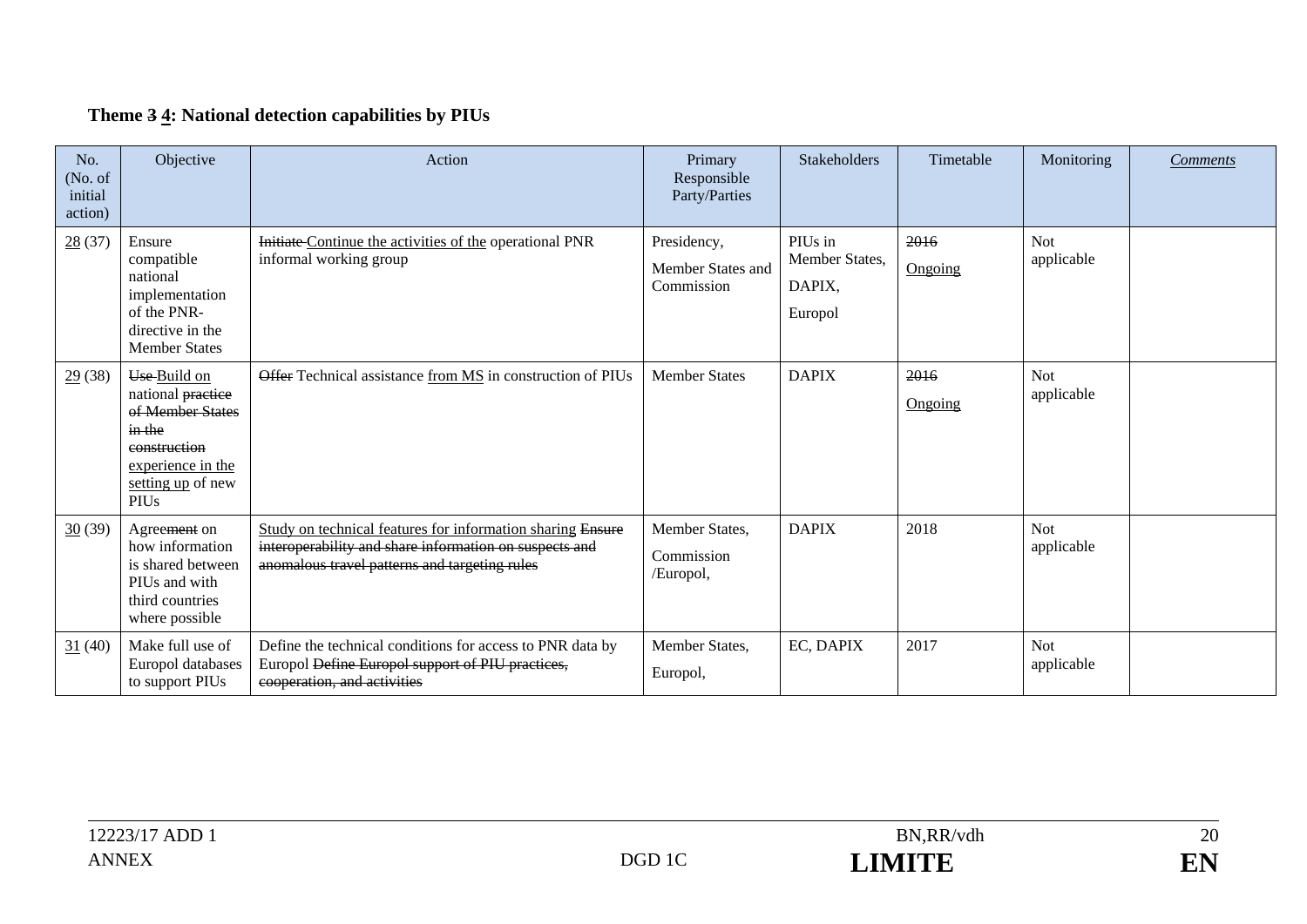#### **CHAPTER 4: BORDER MANAGEMENT AND MIGRATION**

# **Theme 1: Closing information gap – updating and creating systems**

| No. (No.<br>of initial<br>action) | Objective                                                                                                                                                                                                                                                                                       | <b>Action</b>                                                                                                                                                                                                                                                                                                                                                                                                                                                                                                                                                                               | <b>Primary</b><br><b>Responsible</b><br><b>Party/Parties</b> | <b>Stakeholders</b>                                        | <b>Timetable</b>      | <b>Monitoring</b><br>mechanism | <b>Comments</b>                                                                                                                                                                                                                                                                                                                                                                                                                                                              |
|-----------------------------------|-------------------------------------------------------------------------------------------------------------------------------------------------------------------------------------------------------------------------------------------------------------------------------------------------|---------------------------------------------------------------------------------------------------------------------------------------------------------------------------------------------------------------------------------------------------------------------------------------------------------------------------------------------------------------------------------------------------------------------------------------------------------------------------------------------------------------------------------------------------------------------------------------------|--------------------------------------------------------------|------------------------------------------------------------|-----------------------|--------------------------------|------------------------------------------------------------------------------------------------------------------------------------------------------------------------------------------------------------------------------------------------------------------------------------------------------------------------------------------------------------------------------------------------------------------------------------------------------------------------------|
| 32(42)                            | Registering<br>entry and exit at<br>the EU external<br>borders and of<br>third country<br>nationals<br>(including<br>contributing to<br>return) admitted<br>for a short stay<br>and as well as<br>refusals of entry<br>of third country<br>nationals<br>ineluding<br>contributing to<br>return. | A) The Commission to prepare the necessary<br>implementing acts to ensure interoperability of the<br>new Entry/Exit System<br>Negotiations on the legal proposals on Smart<br>Borders, EU Entry and Exit and amendment of the<br>SBC in the Frontiers Working Party<br>B) eu-LISA to prioritise preparations for the<br>development and implementation of the<br>Exit/Entry System                                                                                                                                                                                                          | Member<br>States.<br>Commission<br>and EP<br>eu-LISA         | eu-LISA                                                    | December<br>2016 2017 | SCIFA/<br>COSI/WP<br>Frontiers | Text of HLEG 4.1:<br>- The Commission, involving eu-LISA<br>as appropriate, should already prepare<br>the necessary implementing acts so that<br>they can become effective at the<br>earliest opportunity after adoption by<br>the co-legislators of the EES<br>Regulation.<br>- eu-LISA should prioritise<br>preparations for the development of the<br>Entry/Exit System to be ready to start<br>working once the co-legislators agree<br>on the legal basis.              |
| 33(41)                            | Registering<br>entry and exit at<br>the EU external<br>borders of<br>persons enjoying<br>free movement                                                                                                                                                                                          | Commission to explore as soon as possible, after<br>discussions among the relevant stakeholders about<br>the possible need for the systematic recording of<br>border crossings of all EU citizens, the<br>proportionality and feasibility of such systematic<br>recording, for example, in a dedicated database.<br>Examine the need and added value of registering<br>travel movements of persons enjoying Free<br>Movement of Persons, including an assessment of<br>impact, costs, proportionality of the different<br>possible solutions (including broadening the scope<br>of the EES) | Commission<br><b>High Level</b><br><b>Expert Group</b>       | Commission,<br>Member States,<br>eu LISA, EDPS,<br>Frontex | End 2016<br>IQ 2018   | SCIFA/<br>COSI/WG<br>Frontiers | Text of CC on interoperability:<br><b>INVITES</b> the Commission to:<br>$()$ explore as soon as possible, after<br>discussions among the relevant<br>stakeholders about the possible need<br>for the systematic recording of border<br>crossings of all EU citizens, the<br>proportionality and feasibility of such<br>systematic recording, for example, in a<br>dedicated database, and present its<br>findings for discussion by the Council<br>by the first quarter 2018 |

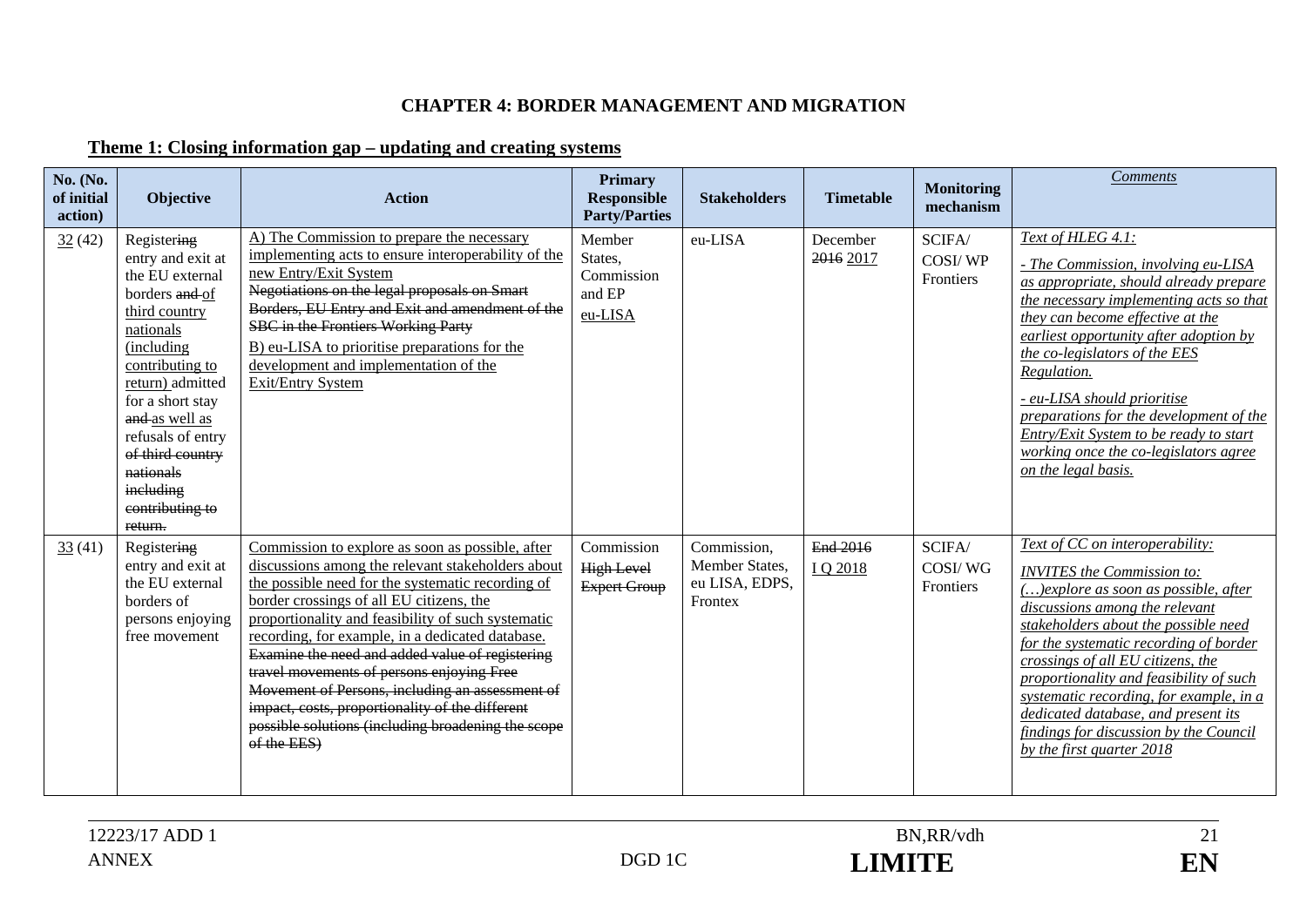| 34(43) | Close the<br>information gap<br>on visa-free<br>travellers<br>on pre arrival<br>data for<br>travellers not<br>generating API,<br>PNR or visa data | A) Feasibility study and policy study of an<br>Complete negotiations on EU Travel Information<br>and Authorisation System (ETIAS).<br>B) The Commission together with eu-LISA,<br>Europol and Frontex to ensure rapid<br>implementation of the ETIAS system.                                                                                                                                                                                                                                                                                                   | Commission | Commission,<br>Member States,<br>eu-LISA, EDPS,<br>Frontex,<br>Europol | October 2016<br>A) December<br>2017<br>B)2017-2020 | <b>SCIFA/WG</b><br>Frontiers<br>and VISA | Text of HLEG 4.2<br>- Once the ongoing legislative process<br>is sufficiently advanced, the<br>Commission should begin to prepare<br>the implementing and delegated acts<br>that are envisaged.<br>- eu-LISA, Europol and Frontex should<br>make preparations for the development<br>of the ETIAS System to be ready to<br>start working once the co-legislators<br>agree on the legal basis.                                                                                                                                                                                                                                                                                                                                                                                                                                                                          |
|--------|---------------------------------------------------------------------------------------------------------------------------------------------------|----------------------------------------------------------------------------------------------------------------------------------------------------------------------------------------------------------------------------------------------------------------------------------------------------------------------------------------------------------------------------------------------------------------------------------------------------------------------------------------------------------------------------------------------------------------|------------|------------------------------------------------------------------------|----------------------------------------------------|------------------------------------------|------------------------------------------------------------------------------------------------------------------------------------------------------------------------------------------------------------------------------------------------------------------------------------------------------------------------------------------------------------------------------------------------------------------------------------------------------------------------------------------------------------------------------------------------------------------------------------------------------------------------------------------------------------------------------------------------------------------------------------------------------------------------------------------------------------------------------------------------------------------------|
| 35(50) | <b>To Address the</b><br>existing<br>information gap<br>on the (travel)<br>documents of<br>third-country<br>nationals.                            | Commission to undertake a feasibility study as a<br>matter of priority for the establishment of a central<br>EU repository containing information on long-<br>stay visas, residence cards and residence permits,<br>consider whether it is appropriate to include local<br>border traffic permits in such a repository.<br>Assessment of the need of central Residence<br>Permits Repository whether such new EU tool is<br>necessary, feasible and proportional to address the<br>existing information gap on these categories of<br>third country nationals. | Commission | Member States,<br>eu-LISA,<br>Frontex                                  | first half of<br>end 2017                          | SCIFA/<br>COSI/WG<br>Frontiers           | Text of CC on interoperability:<br><b>INVITES</b> the Commission to ()<br>undertake a feasibility study as a<br>matter of priority for the establishment<br>of a central EU repository containing<br>information on long-stay visas,<br>residence cards and residence permits,<br>consider whether it is appropriate to<br>include local border traffic permits in<br>such a repository, and present its<br>findings for discussion by the Council<br>by the end 2017.<br>Text of HLEG 4.5:<br>- The Commission should, as a matter<br>of priority, undertake a feasibility study<br>for the establishment of a central EU<br>repository containing information on<br>long-stay visas, residence cards, and<br>residence permits.<br>- The Commission should consider<br>whether it is appropriate to include<br>local border traffic permits in such a<br>repository. |

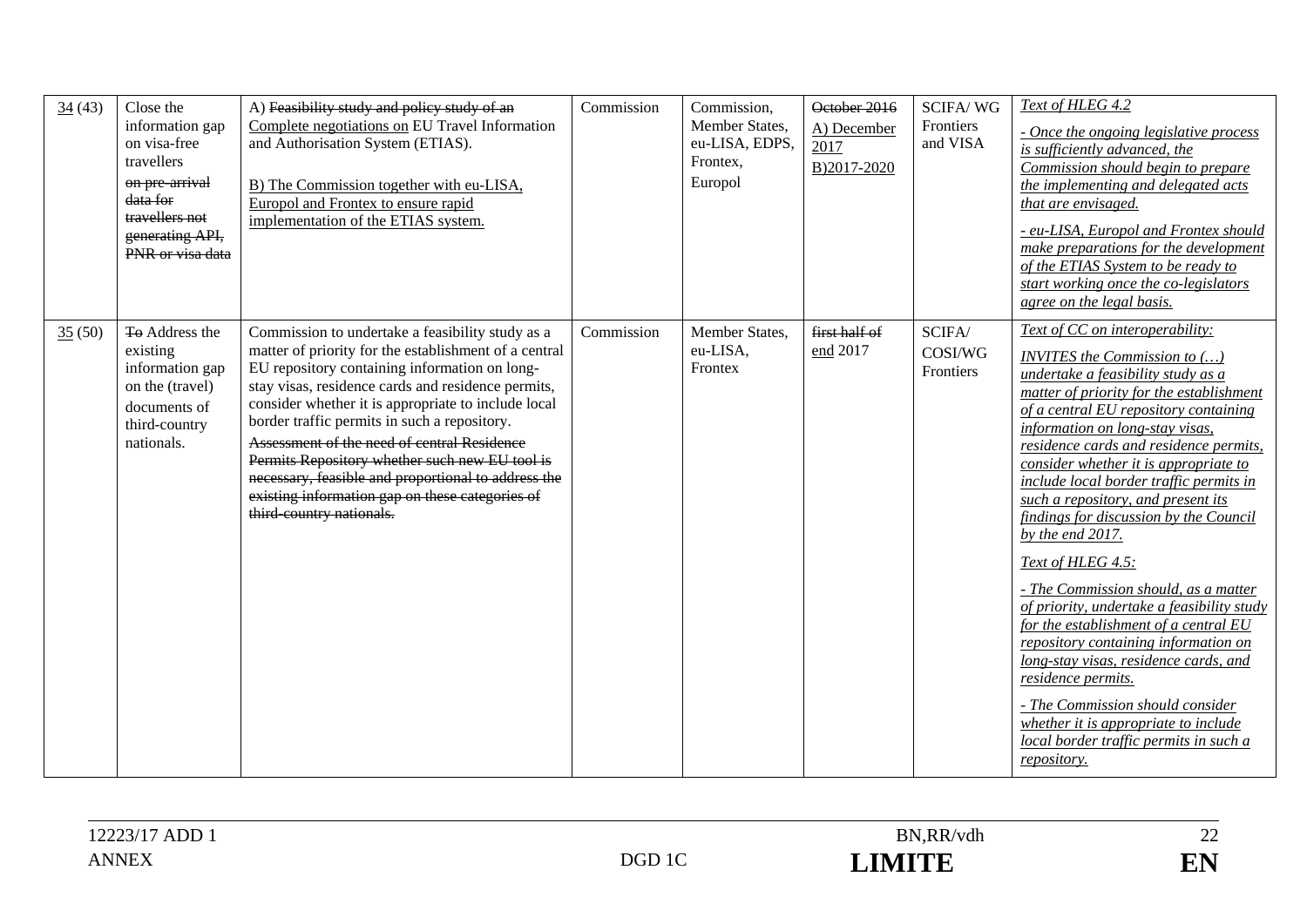# **Theme 2: Optimising cooperation and the use of available tools**

| No. (No.<br>of<br>initial<br>action) | Objective                                                                                                                                                                                                                                                      | <b>Action</b>                                                                                                                                                                                                                                                                                                                                                                                                                                                                                                                                                                      | <b>Primary</b><br><b>Responsible</b><br><b>Party/Parties</b> | <b>Stakeholders</b>                                               | <b>Timetable</b>                     | <b>Monitoring</b><br>mechanism       | <b>Comments</b>                                                                                                                                                                                                                                                                                                                                                                                                                                                                                                                                                                                                                                                                                                                                                                                                                                                                                                                                                                                                                                                                                                                                                                                                                                                                                                  |
|--------------------------------------|----------------------------------------------------------------------------------------------------------------------------------------------------------------------------------------------------------------------------------------------------------------|------------------------------------------------------------------------------------------------------------------------------------------------------------------------------------------------------------------------------------------------------------------------------------------------------------------------------------------------------------------------------------------------------------------------------------------------------------------------------------------------------------------------------------------------------------------------------------|--------------------------------------------------------------|-------------------------------------------------------------------|--------------------------------------|--------------------------------------|------------------------------------------------------------------------------------------------------------------------------------------------------------------------------------------------------------------------------------------------------------------------------------------------------------------------------------------------------------------------------------------------------------------------------------------------------------------------------------------------------------------------------------------------------------------------------------------------------------------------------------------------------------------------------------------------------------------------------------------------------------------------------------------------------------------------------------------------------------------------------------------------------------------------------------------------------------------------------------------------------------------------------------------------------------------------------------------------------------------------------------------------------------------------------------------------------------------------------------------------------------------------------------------------------------------|
| 36(46,<br>47)                        | [Former Action<br>46:1<br>Increase the use<br>of API data for<br>border<br>management and<br>[Former Action<br>$47:$ ]<br>strengthen the<br>information<br>position of EU<br>MS on border<br>management<br>(and combating<br>terrorism and<br>organised crime) | [Former Action 46:]<br>A) Establish systematic cross-checking<br>of API data against the SIS and<br>Interpol SLTD database.<br>[Former Action 47:]<br>B) Assessment of Assess the need to<br>revise the legal basis of processing of<br>API data<br>C) The Commission to consider the<br>need to create a centralised mechanism<br>for API, including a centralised router<br>that would create a one-stop-shop<br>connectivity for airlines and enable<br>providing API data both to national and<br>central EU systems. Consider using a<br>centralised API router for PNR data. | Member<br><b>States</b><br>Commission                        | Commission,<br>eu-LISA, Frontex<br>and other relevant<br>agencies | A) End 2017<br>B) 2018<br>C) 2Q 2018 | COSI<br>SCIFA/<br><b>WG</b> Frontier | Text of CC on interoperability:<br>INVITES the Commission () to undertake a<br>feasibility study on a centralised mechanism for<br>advance passenger information (API), including<br>the need for a centralised router, enabling the<br>interested Member States to have a one-stop-<br>shop connectivity for airlines and providing API<br>data to both national systems and central<br>systems (EES/VIS, ETIAS), and present its<br>findings for discussion by the Council by second<br>quarter 2018.<br><b>Text of HLEG 5.7.1:</b><br>The Commission should undertake a feasibility<br>study on a centralised mechanism for advance<br>passenger information (API), including the need<br>for a centralised router. The aim would be to<br>enable interested Member States to have a one-<br>stop-shop connectivity for airlines and<br>providing API data both to national systems and<br>to central systems (EES, ETIAS).<br><b>Text of HLEG 5.7.2:</b><br>The Commission should consider extending the<br>feasibility study for the implementation of a<br>centralised API router and also analyse its use<br>for passenger name records (PNR). The aim<br>would be to enable interested Member States to<br>have a one-stop-shop connectivity for airlines<br>and providing PNR data to national systems. |

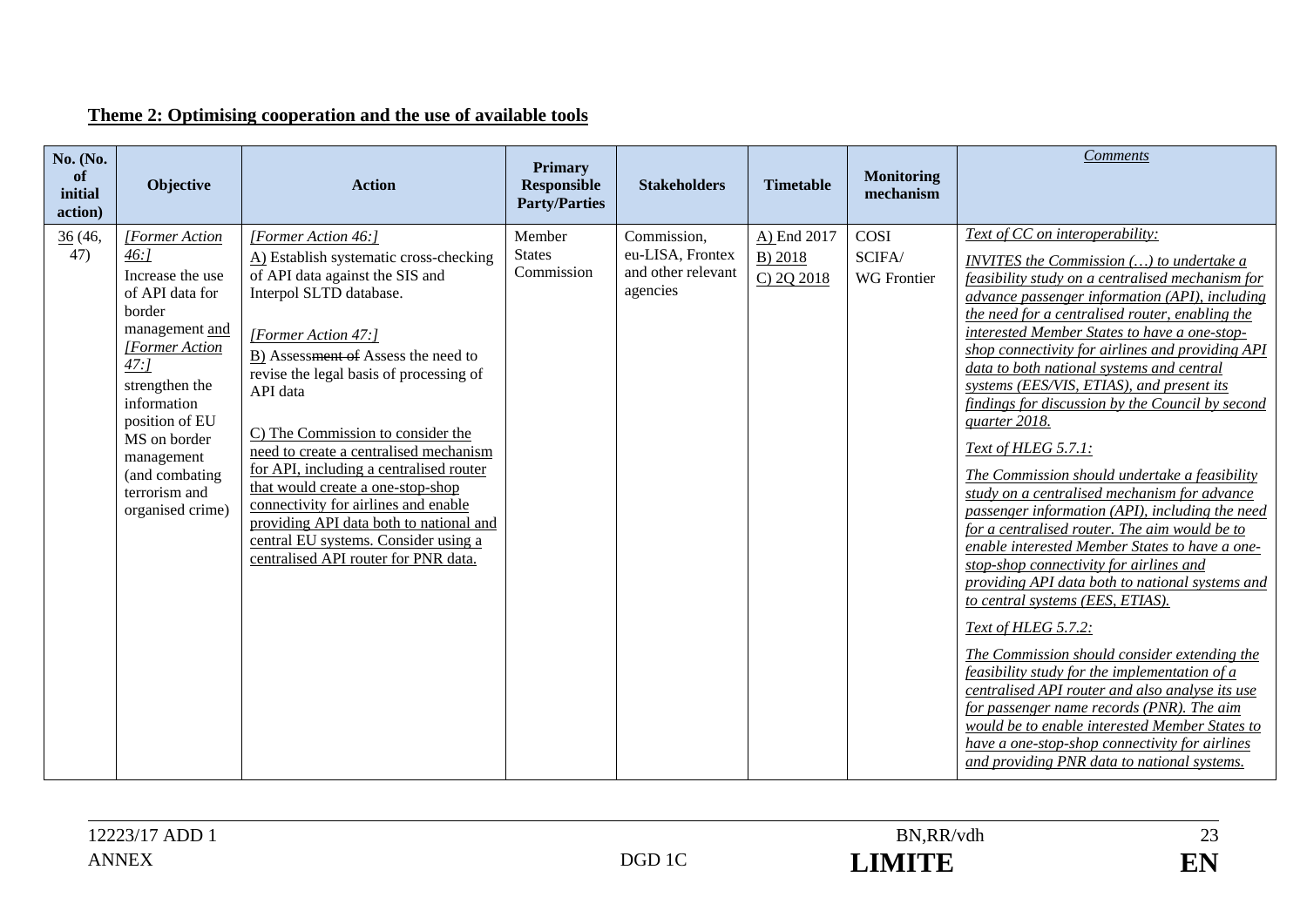| $\frac{37}{2}$ (48) | Enhanceing the<br>functionalities<br>and use of the<br>VIS. | A) Examine examination further<br>improvements of the VIS with a<br>possible need for amending the legal<br>base<br>B) Member States to redouble efforts to<br>fully use the VIS, in particular at<br>external borders, in order to verify the<br>identity of the visa holders and the<br>authenticity of the visa. | Commission<br>Member<br><b>States</b>     | eu-LISA Member<br>States, Europol | before end<br>2016;<br>A) 2018<br>B) Ongoing | SCIFA/WG<br><b>VISA</b> | $Re B)$ :<br>Text of HLEG 3.3.3:<br>Member States should redouble their efforts to<br>fully use the VIS in line with existing legal<br>requirements, in particular at external borders,<br>in order to verify the identity of the visa holder<br>and the authenticity of the visa. Where relevant,<br>recommendations of VIS evaluation reports<br>should be incorporated as a matter of utmost<br><i>priority.</i> |
|---------------------|-------------------------------------------------------------|---------------------------------------------------------------------------------------------------------------------------------------------------------------------------------------------------------------------------------------------------------------------------------------------------------------------|-------------------------------------------|-----------------------------------|----------------------------------------------|-------------------------|---------------------------------------------------------------------------------------------------------------------------------------------------------------------------------------------------------------------------------------------------------------------------------------------------------------------------------------------------------------------------------------------------------------------|
| 38(49)              | Revision of the<br><b>EURODAC</b><br>Regulation             | Negotiations on the legal proposal on<br>Eurodac, including facilitating access<br>for law enforcement, asylum and<br>migration authorities to EURODAC                                                                                                                                                              | Member<br>States,<br>Commission<br>and EP | eu LISA                           | End 2017                                     | SCIFA/<br>WG Asylum     | Text of HLEG 3.3.2:<br>In addition to the general approach to facilitate<br><i>access to systems for law enforcement</i><br>authorities, the Commission should consider as<br>a priority the technical, operational and legal<br><i>feasibility of facilitating access for law</i><br>enforcement, asylum and migration authorities<br>to Eurodac.                                                                  |

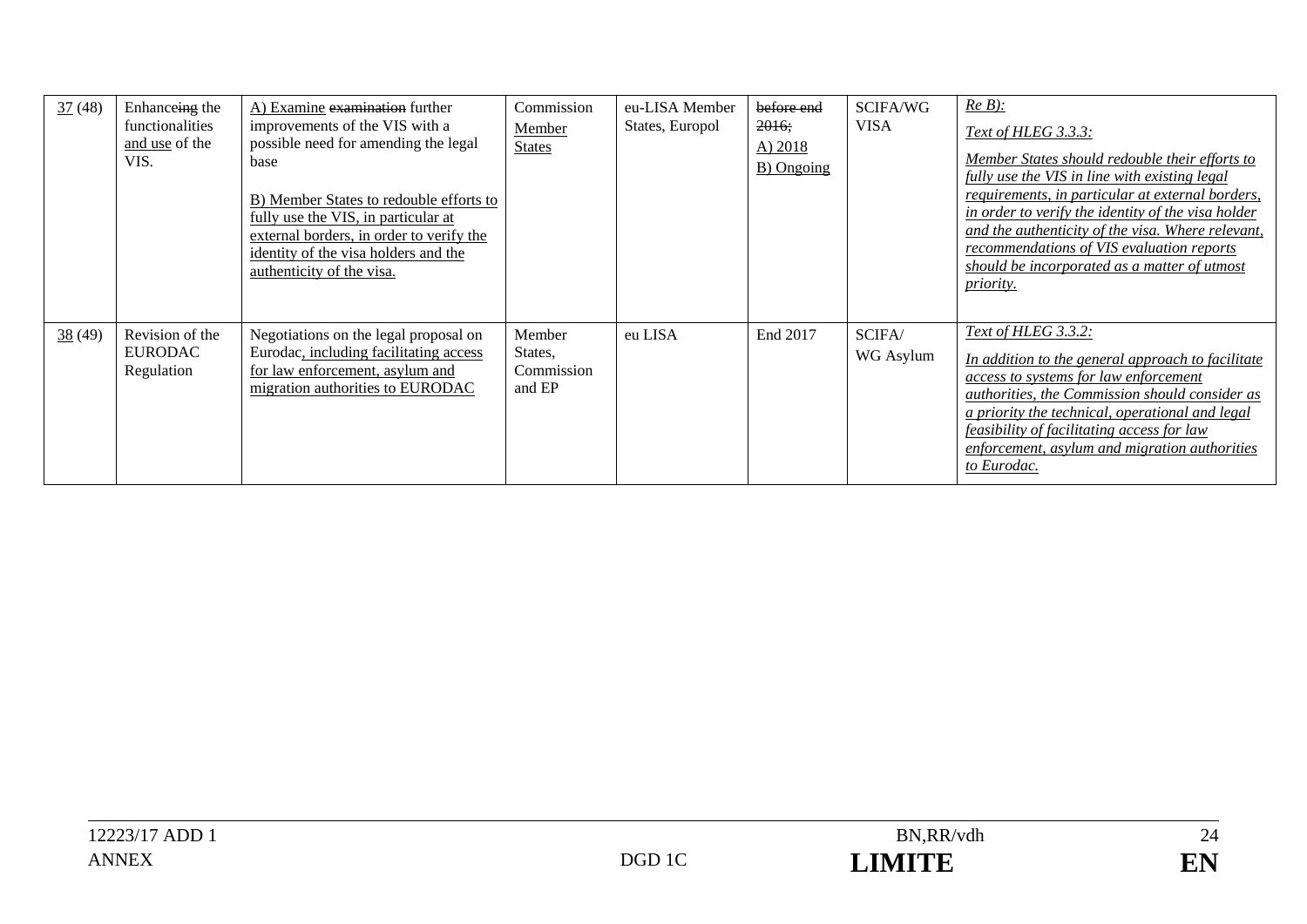# **Theme 3: Enhancing hotspots**

| No. (No.<br>of initial<br>action) | Objective                                                                                                                       | <b>Action</b>                                                                                                                                                                                                                                                                                                                                                                                                                                                                                                                                                                                                                                                                                                                                                        | <b>Primary</b><br><b>Responsible</b><br><b>Party/Parties</b> | <b>Stakeholders</b>          | <b>Timetable</b> | <b>Monitoring</b><br>mechanism | <b>Comments</b> |
|-----------------------------------|---------------------------------------------------------------------------------------------------------------------------------|----------------------------------------------------------------------------------------------------------------------------------------------------------------------------------------------------------------------------------------------------------------------------------------------------------------------------------------------------------------------------------------------------------------------------------------------------------------------------------------------------------------------------------------------------------------------------------------------------------------------------------------------------------------------------------------------------------------------------------------------------------------------|--------------------------------------------------------------|------------------------------|------------------|--------------------------------|-----------------|
| 39(44)                            | Enhance security<br>checks in<br>hotspots                                                                                       | $\Delta$ ) In order to improve both the timing and execution of each<br>security check, each step should be clearly defined in the SOPs<br>of the hotspot and relocation workflow.<br>B) Access should be provided to the relevant databases SIS, EU<br>VIS, Eurodac, Interpol databases and Europol databases in<br>particular to facilitate information exchange on security<br>concerns in relocation cases including<br>C) Ensure exchange of fingerprints before relocation. For<br>relocation, a questionnaire should be launched in order to<br>establish when a relocation file meets the right standards.<br>$\underline{\mathbf{D}}$ In case of a rejected relocation file because of security<br>concerns, this information should be shared with all MS. | EU agencies $\&$<br>host MS (EL &<br>IT)                     | Member States,<br>Commission | Immediate        | SCIFA/<br>COSI/WG<br>Asylum    |                 |
| $\frac{40}{5}$ (45)               | Enhance<br>operational<br>cooperation of<br>EU MS on<br>migrant<br>smuggling<br>through their<br>activities in the<br>hotspots. | All agencies need to continue to make the necessary resources<br>available, including for translation and interpretation.                                                                                                                                                                                                                                                                                                                                                                                                                                                                                                                                                                                                                                            | Frontex, Europol                                             | <b>Member States</b>         | Immediate        | SCIFA/<br>COSI                 |                 |

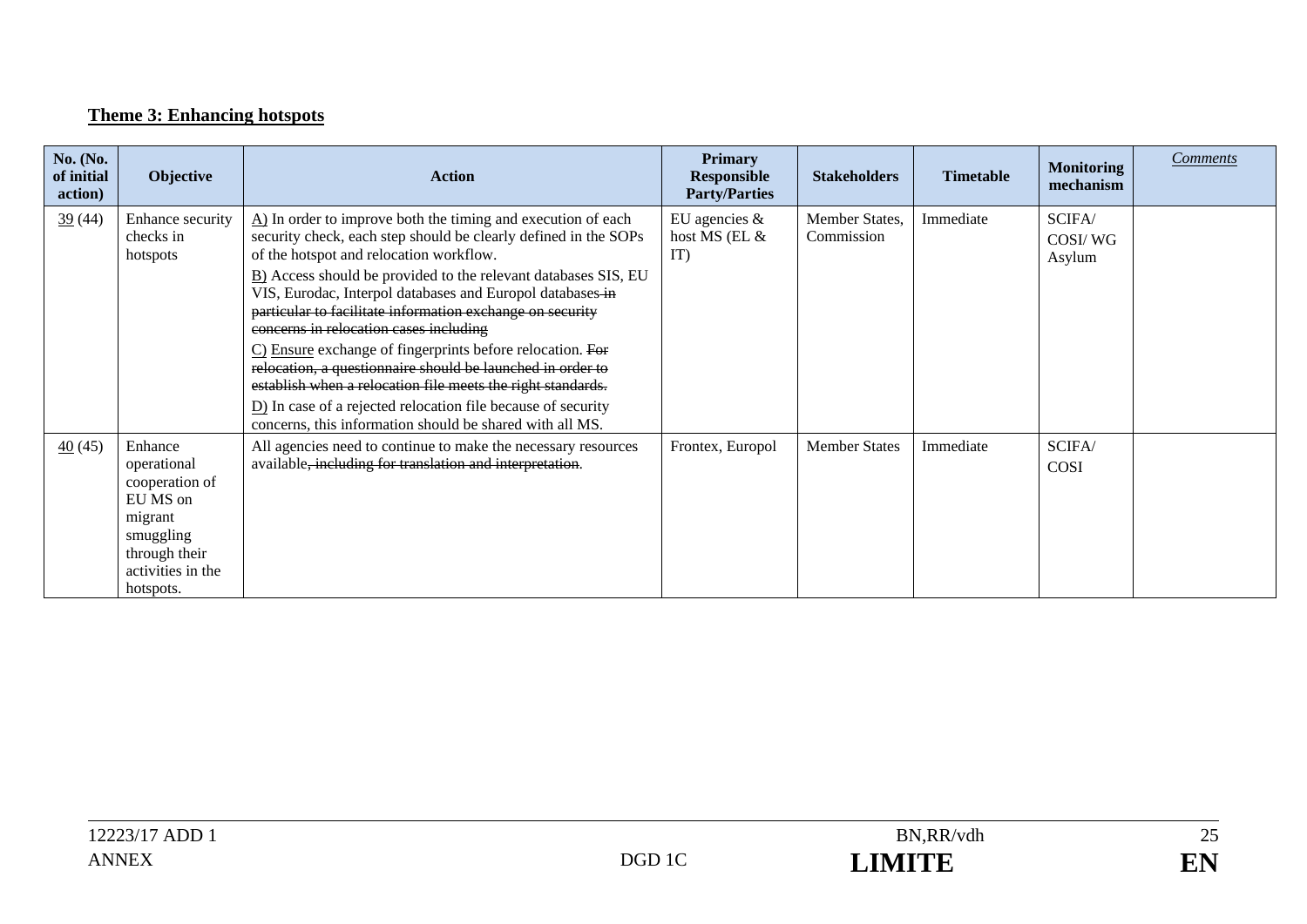| No. (No.<br>of initial<br>action) | <b>Objective</b>                                                                                                                                                                                              | <b>Action</b>                                                                                                                                                                                                                                                                                                                                                                                                                                                                                                                                                                                                                                                                                                                                                      | <b>Primary</b><br><b>Responsible</b><br><b>Party/Partie</b><br>S         | <b>Stakehold</b><br>ers                                 | <b>Timetable</b> | <b>Monitorin</b><br>g<br>mechanis<br>m | Implementation                                                                                                                                                                                                                                                                                                                                                                                                                                                            |
|-----------------------------------|---------------------------------------------------------------------------------------------------------------------------------------------------------------------------------------------------------------|--------------------------------------------------------------------------------------------------------------------------------------------------------------------------------------------------------------------------------------------------------------------------------------------------------------------------------------------------------------------------------------------------------------------------------------------------------------------------------------------------------------------------------------------------------------------------------------------------------------------------------------------------------------------------------------------------------------------------------------------------------------------|--------------------------------------------------------------------------|---------------------------------------------------------|------------------|----------------------------------------|---------------------------------------------------------------------------------------------------------------------------------------------------------------------------------------------------------------------------------------------------------------------------------------------------------------------------------------------------------------------------------------------------------------------------------------------------------------------------|
| 41(1)                             | Identify -<br>operational and<br>legal obstacles<br>in order to<br>improve the<br>availability of<br>information and<br>the subsequent<br>follow up                                                           | Undertake a gap and needs analysis among<br>Member States law enforcement authorities<br>and including public prosecution, EU JHA<br>agencies and customs authorities from a legal,<br>operational, behavioural and (IT)<br>system/technical point of view on the<br>availability of information in existing and<br>pursued EU information instruments to<br>identify redundancies and blind spots. This<br>analysis should include an in-depth evaluation<br>of the factual operational and legal obstacles<br>(including the way principles are applied) and<br>challenges in order to improve the follow-up<br>to information exchange in law enforcement<br>and criminal justice systems and to look at<br>possible bridges with border management<br>systems. | Commission<br>(High Level<br>Expert<br>Group)<br>Member<br><b>States</b> | Europol<br>Eurojust<br>Frontex<br>eu-LISA<br><b>FRA</b> | May 2017         | COSI                                   | The High-Level Expert Group on Information<br>Systems and Interoperability (HLEG), in place since<br>20 June 2016, aimed to identify and address<br>shortcomings and information and knowledge gaps,<br>caused by the complexity and fragmentation of<br>information systems at European level or for other<br>reasons. Its final report including the<br>recommendations on the way forward is set out in<br>8434/1/17 REV 1. The action can be considered<br>completed. |
| 42(4)                             | Pursue<br>interoperability<br>solutions,<br>creating but not<br>necessarily<br>ending with a<br>one-stop-shop<br>information<br>solutions at<br>national and<br>European level<br>through single<br>interface | B) Study the best practices in Member States<br>for providing real-time mobile access for<br>practitioners to certain information sources,<br>generation of location-aware signals and alerts<br>and capabilities to provide real-time<br>information, including live audio and video                                                                                                                                                                                                                                                                                                                                                                                                                                                                              | Member<br><b>States</b>                                                  | <b>ENLETS</b>                                           | B) June<br>2017  | <b>LEWP</b>                            | Action (B): Following the invitation by the LEWP at<br>its meeting on 21 April 2017, ENLETS studied best<br>practices in relation to mobile solutions for<br>practitioners and presented them to the LEWP on 15<br>June 2017 (10127/17). The action can be considered<br>completed.                                                                                                                                                                                       |

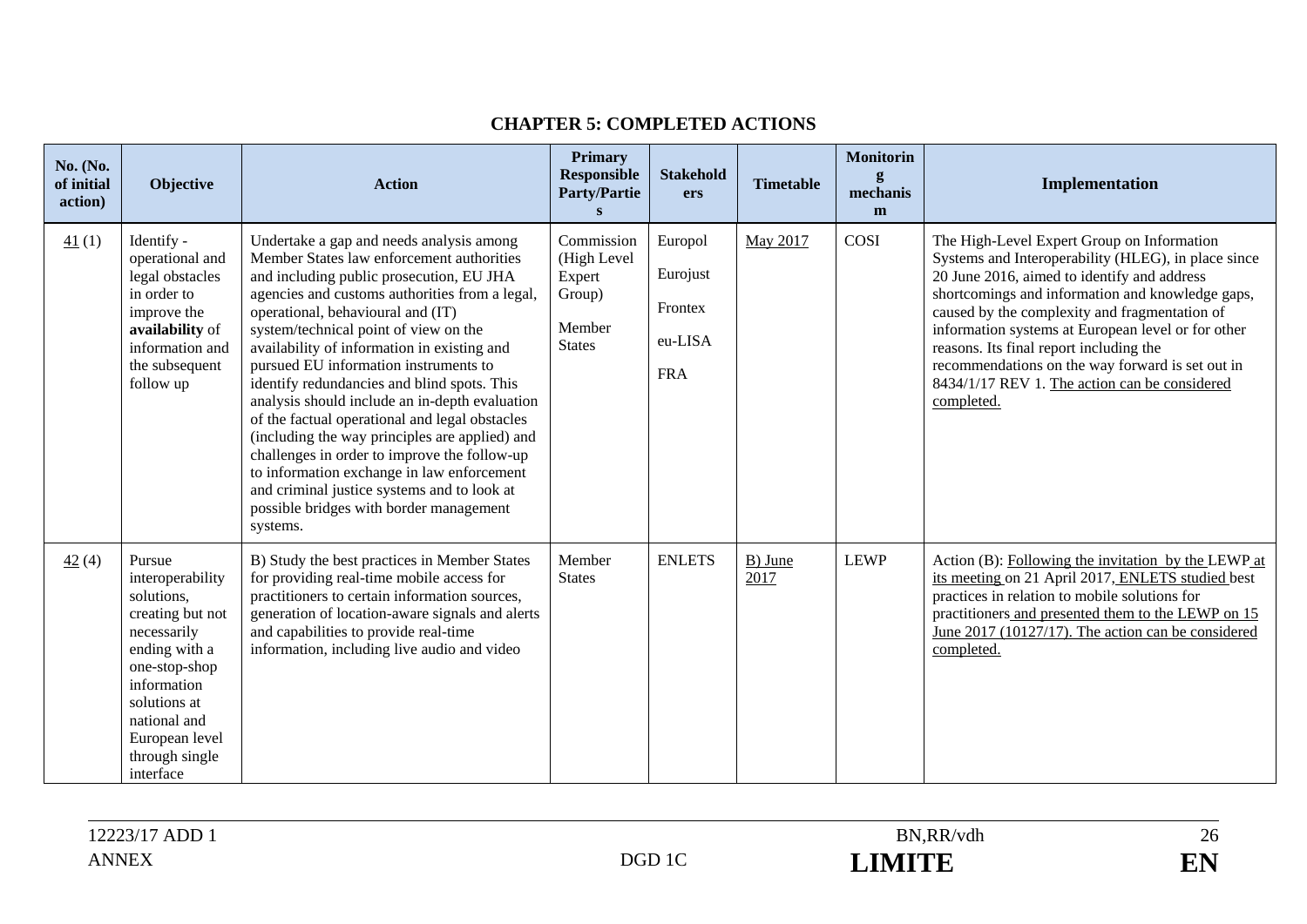|                 | solutions for<br><b>Member States</b><br>in view of<br>feeding and<br>searching<br>national,<br>European (e.g.<br>SIS) and<br>international<br>(e.g. Interpol)<br>information<br>systems |                                                                            |                                                       |                                                                      |                  |      |                                                                                                                                                                                                                                                                                                                                                                                                                                                                                                                                                                                                                                                                                                                                                          |
|-----------------|------------------------------------------------------------------------------------------------------------------------------------------------------------------------------------------|----------------------------------------------------------------------------|-------------------------------------------------------|----------------------------------------------------------------------|------------------|------|----------------------------------------------------------------------------------------------------------------------------------------------------------------------------------------------------------------------------------------------------------------------------------------------------------------------------------------------------------------------------------------------------------------------------------------------------------------------------------------------------------------------------------------------------------------------------------------------------------------------------------------------------------------------------------------------------------------------------------------------------------|
| $\frac{43}{17}$ | Create a joint<br>understanding<br>of when a<br>person should<br>be entered in the<br>SIS regarding<br>terrorism and<br>terrorism related<br>activity                                    | Agree on indicative criteria for inserting<br>terrorism related SIS alerts | Member<br>States, TWP,<br><b>SIS VIS</b><br>Committee | <b>MS</b><br><b>(SIRENE</b><br>Bureau)<br>eu-LISA                    | May 2017         | COSI | The indicative criteria were agreed at the<br>SIS/SIRENE Working Party on 17/05/2017 on the<br>basis of 8806/17.                                                                                                                                                                                                                                                                                                                                                                                                                                                                                                                                                                                                                                         |
| 44(19)          | Ensure clear<br>indication to<br><b>SIRENE</b><br>Bureaux and<br>SIS end users<br>that an alert<br>concerns a<br>person involved<br>of terrorism or<br>terrorism related<br>activity     | Use of marker 'terrorism related activity'<br>where applicable             | Member<br><b>States</b>                               | <b>SIS VIS</b><br>Committee<br>, SIRENE<br><b>Bureaux</b><br>eu-LISA | February<br>2017 | COSI | At the joint meeting of the TWP and the SIS/SIRENE<br>Working Party on 15/03/2017, based on the work of<br>G15, as set out in 13777/16, endorsed by the Council<br>at its meeting on 18 November 2016, and the<br>agreement at the SIS-VIS Committee on 9 February<br>2017, Member States were invited to note the<br>following wording, intended for inclusion in the<br><b>SIRENE Manual:</b><br>"When issuing an alert concerning terrorism-related<br>activity under article 36.2 & 36.3 of the SIS II<br>Decision, this information shall be entered in the field<br>'type offence' unless there are clear operational<br>reasons at national level for not entering this<br>information" (see 6698/17).<br>The action can be considered completed. |